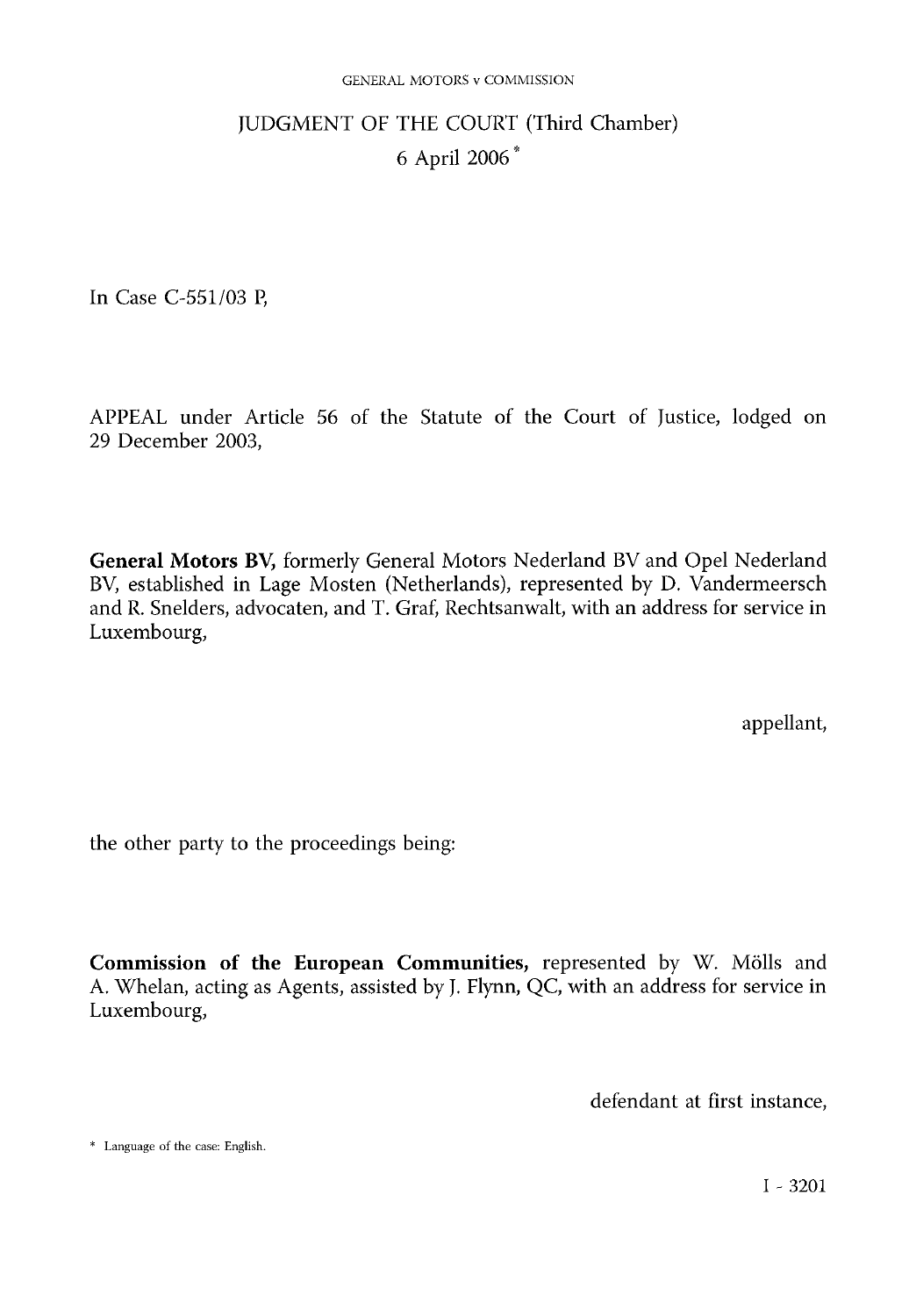# THE COURT (Third Chamber),

composed of A. Rosas, President of the Chamber, J. Malenovský, S. von Bahr (Rapporteur), A. Borg Barthet and U. Lõhmus, Judges,

Advocate General: A. Tizzano, Registrar: L. Hewlett, Principal Administrator,

having regard to the written procedure and further to the hearing on 14 July 2005,

after hearing the Opinion of the Advocate General at the sitting on 25 October 2005,

gives the following

# Judgment

<sup>1</sup> In its appeal, General Motors BV has applied for the partial annulment of the judgment of the Court of First Instance in Case T-368/00 *General Motors Nederland and Opel Nederland* v *Commission* [2003] ECR II-4491 ('the contested judgment'), whereby the Court of First Instance partially annulled the Commission's decision C(2000) 2707 of 20 September 2000 relating to a proceeding under Article 81 EC (Case COMP/36.653  $-$  Opel) (OJ 2001 L 59, p. 1; 'the contested decision').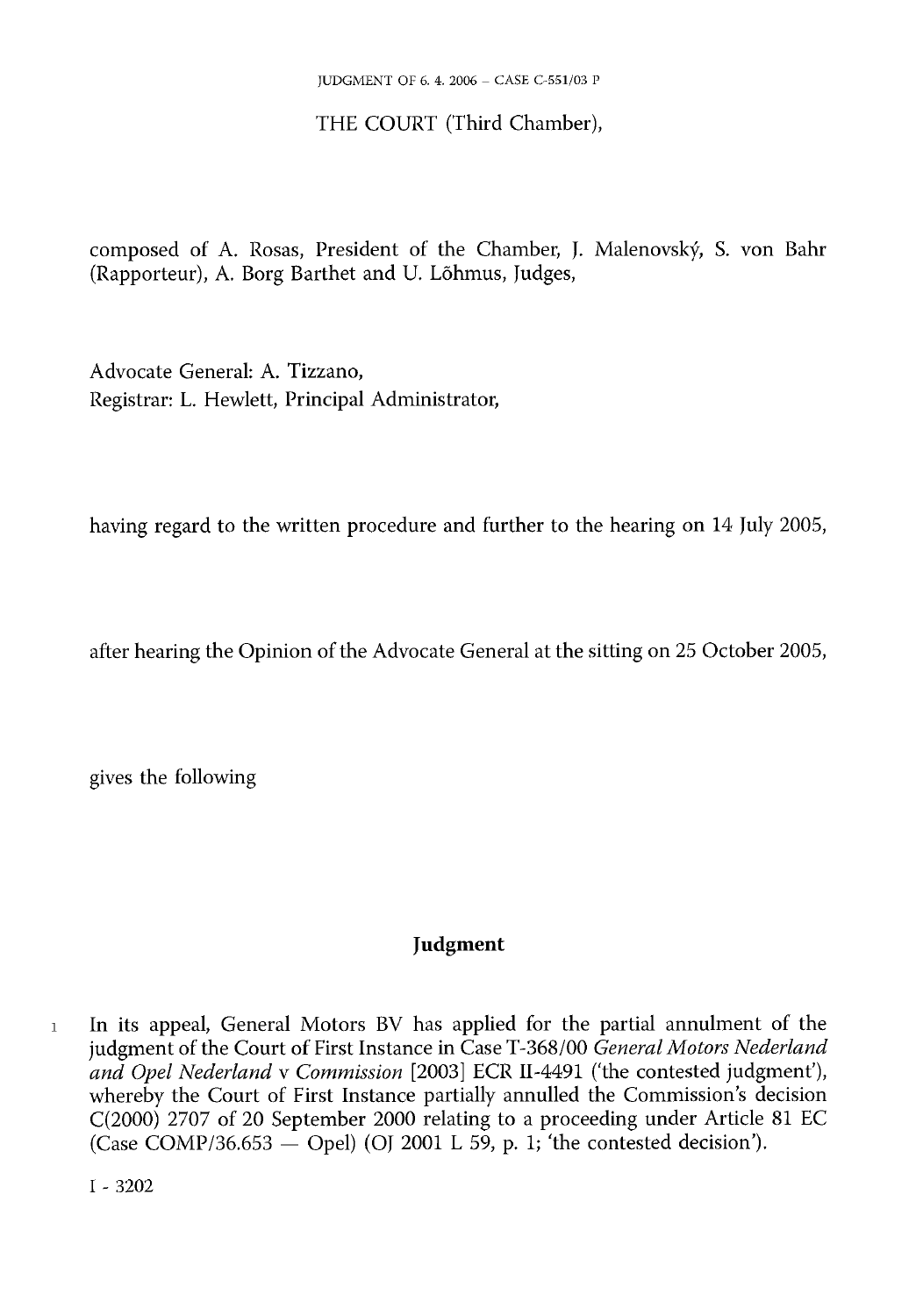# Background

<sup>2</sup> The facts and legal background, as they appear in the contested judgment, may be summarised as follows.

<sup>3</sup> Opel Nederland BV ('Opel Nederland') was established on 30 December 1994 as a 100% subsidiary of General Motors Nederland BV ('General Motors Nederland'). It is the sole national sales company for the 'Opel' brand in the Netherlands. Its business activities comprise import, export and wholesale trade in motor vehicles and associated spare parts and accessories. It has concluded dealership agreements for sales and service with about 150 dealers who, as a result, are integrated in the Opel distribution network in Europe as authorised resellers.

<sup>4</sup> Dealership contracts are, subject to certain conditions, exempted from the application of Article 85(1) of the EC Treaty (now Article 81(1) EC) by Commission Regulation (EEC) No 123/85 of 12 December 1984 on the application of Article [81(3)] of the EEC Treaty to certain categories of motor vehicle distribution and servicing agreements (OJ 1985 L 15, p. 16). That regulation was replaced, with effect from 1 October 1995, by Commission Regulation (EC) No 1475/95 of 28 June 1995 (OJ 1995 L 145, p. 25).

<sup>5</sup> Article 3(10)(a) of each of those regulations permits the manufacturer and/or its importer to forbid dealers to supply contract goods, or corresponding goods, to resellers who are not part of the sales network. However, those regulations do not permit the manufacturer and/or its importer to prohibit dealers from supplying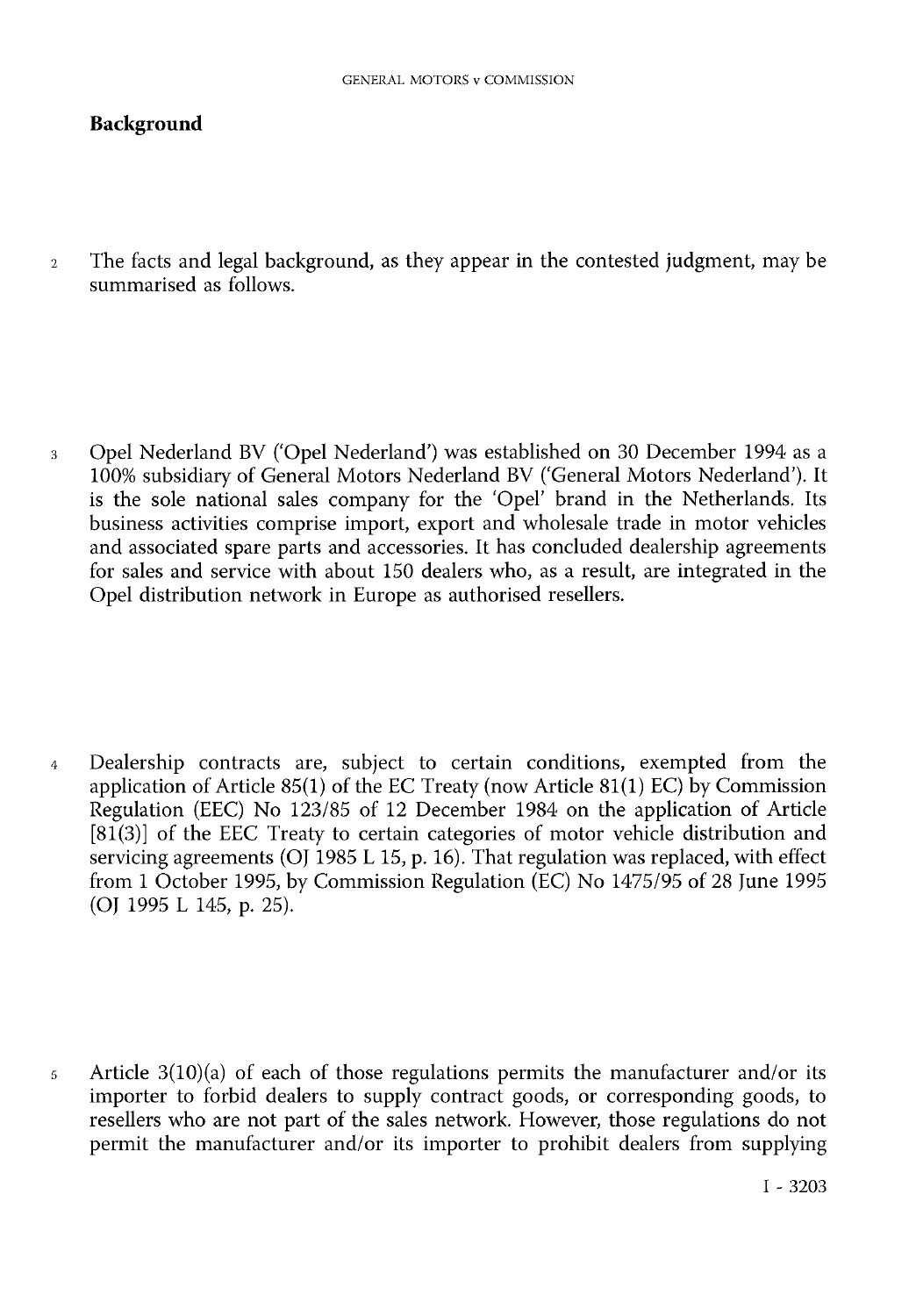contract goods, or corresponding goods, to final consumers, their authorised intermediaries or other dealers who are part of the distribution network of the manufacturer and/or importer.

<sup>6</sup> On 28 and 29 August 1996, Opel Nederland sent a letter to 18 dealers who, during the first half of 1996, had exported at least 10 vehicles. In that letter, it stated:

'... We have noticed that your company has sold an important amount of Opels abroad during the first half of 1996. To us, the quantity is so large that we have a strong suspicion that the sales are not in accordance with the letter and spirit of the current and the coming Opel Dealer Sale and Service Contract. ... We intend to check your answer with the data that is registered about this in your books. We will subsequently inform you about what happens next. The above does not change the fact that you are primarily responsible for a satisfactory sale performance in your special sphere of influence ...'

<sup>7</sup> At a meeting held on 26 September 1996, the management of Opel Nederland decided to adopt measures concerning exports from the Netherlands. The minutes of that meeting describe those measures as follows:

'... Decisions made:

1) All known export dealers (20) will be audited by Opel Nederland BV. Priority is top-down as indicated on the list "Export dealers", dated 26 September 1996. Mr Naval [Director of Finance] will organise this.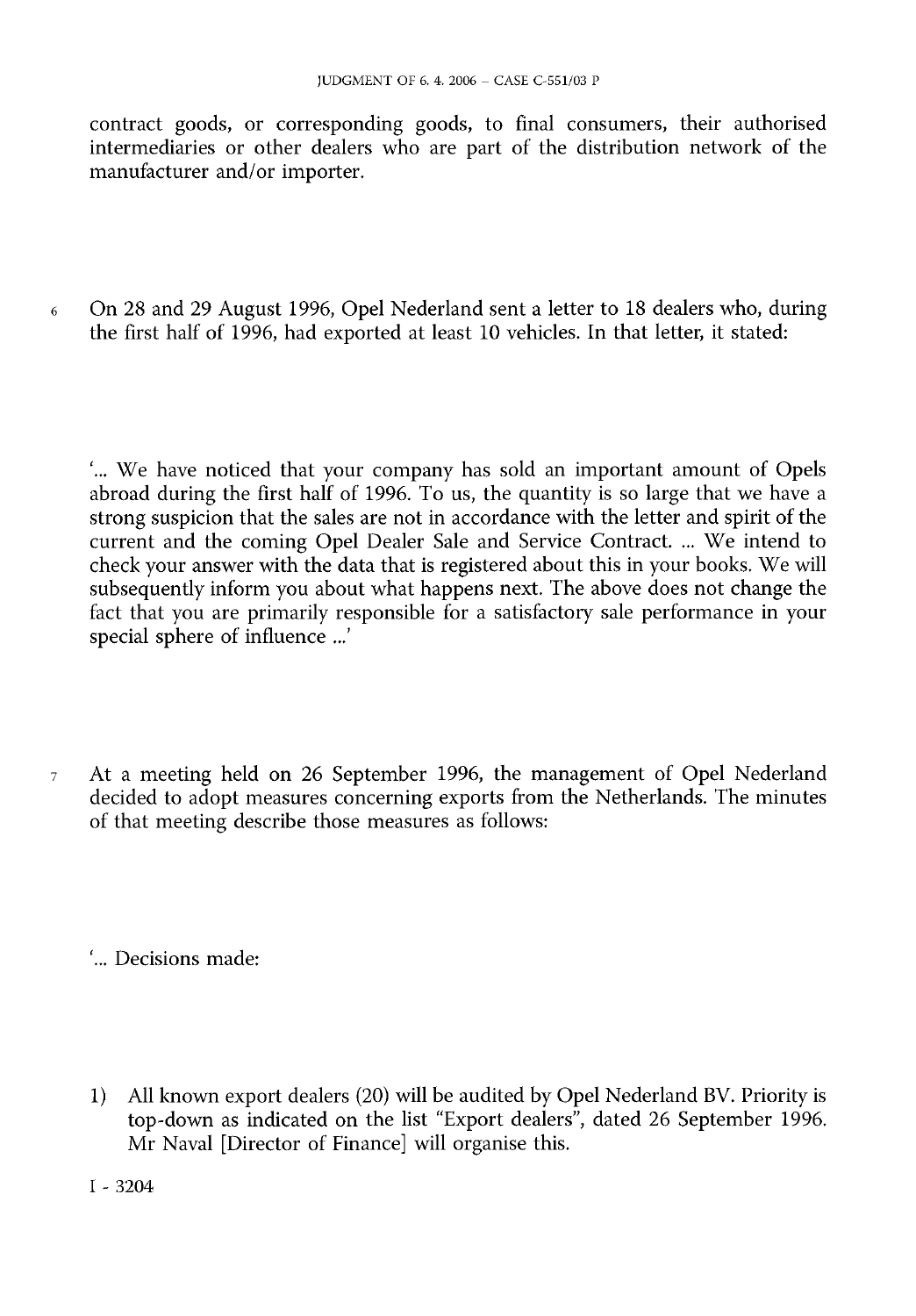2) Mr de Heer [Director of Sales and Marketing] will respond to all dealers who answered the first letter on export activities which Opel sent to them. They will be advised about the audits and that product shortage will result in limited allocation.

3) The district sales managers will discuss the export business with the export dealers within the next two weeks. The dealers will be informed that due to restricted product availability they will (until further notice) only receive a number of units which equals their sales evaluation guide. They will be asked to indicate to the district manager which units from their outstanding orders they really want to receive. The dealers themselves will have to solve any problem with their purchaser.

4) Dealers who inform the district manager that they do not want to stop exporting vehicles on a large scale will be requested to meet Messrs de Leeuw [General Manager] and de Heer on 22 October 1996.

5) Mr Notenboom [Director of Sales Personnel] will ask GMAC to audit the dealer stock to establish the right number of units still present. It is expected that an important part could meanwhile have been exported.

6) In future sales campaigns vehicles which will be registered outside Holland will not qualify. Competitors are applying similar conditions.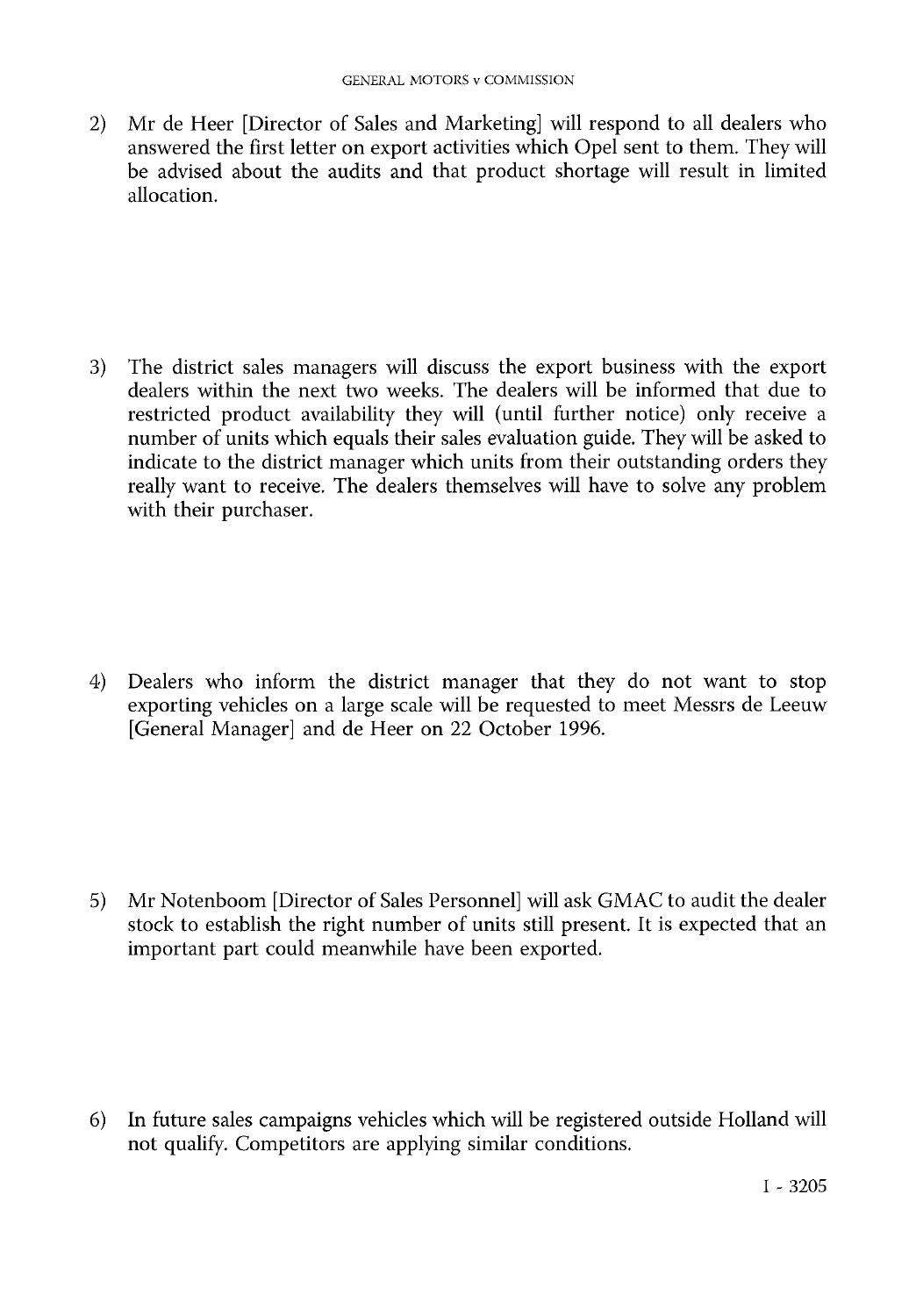- 7) Mr Aukema [Merchandising Manager] will delete the names of the exporting dealers from the campaign lists. The audit results will determine future qualification.
- 8) Mr Aelen [Director of Personnel and Finance] will draft a letter to the dealers informing them that as of 1 October 1996 Opel Nederland BV will charge NLG 150 for supplying upon request for official importers declarations, like type approval, and the preparation of customs documents for certain tax-free vehicles (e.g. diplomats).'
- <sup>8</sup> Following letters of 28 and 29 August 1996 and the dealers' replies, Opel Nederland wrote a second letter to the 18 dealers concerned on 30 September 1996. In that letter, it stated:

'... Your answer was disappointing to us, as it means that you do not have any understanding of the common interests of all Opel dealers and Opel Nederland. Our audit department will be instructed to investigate your statements. Pending the investigation, you will not receive the information on the campaigns, as we doubt whether your retail figures are correct ...'

- <sup>9</sup> The audits announced took place between 19 September and 27 November 1996.
- <sup>10</sup> On 24 October 1996, Opel Nederland sent all dealers a circular concerning sales to end users abroad. According to that circular, dealers are free to sell to end users residing in the European Union and end users may also use the services of an intermediary.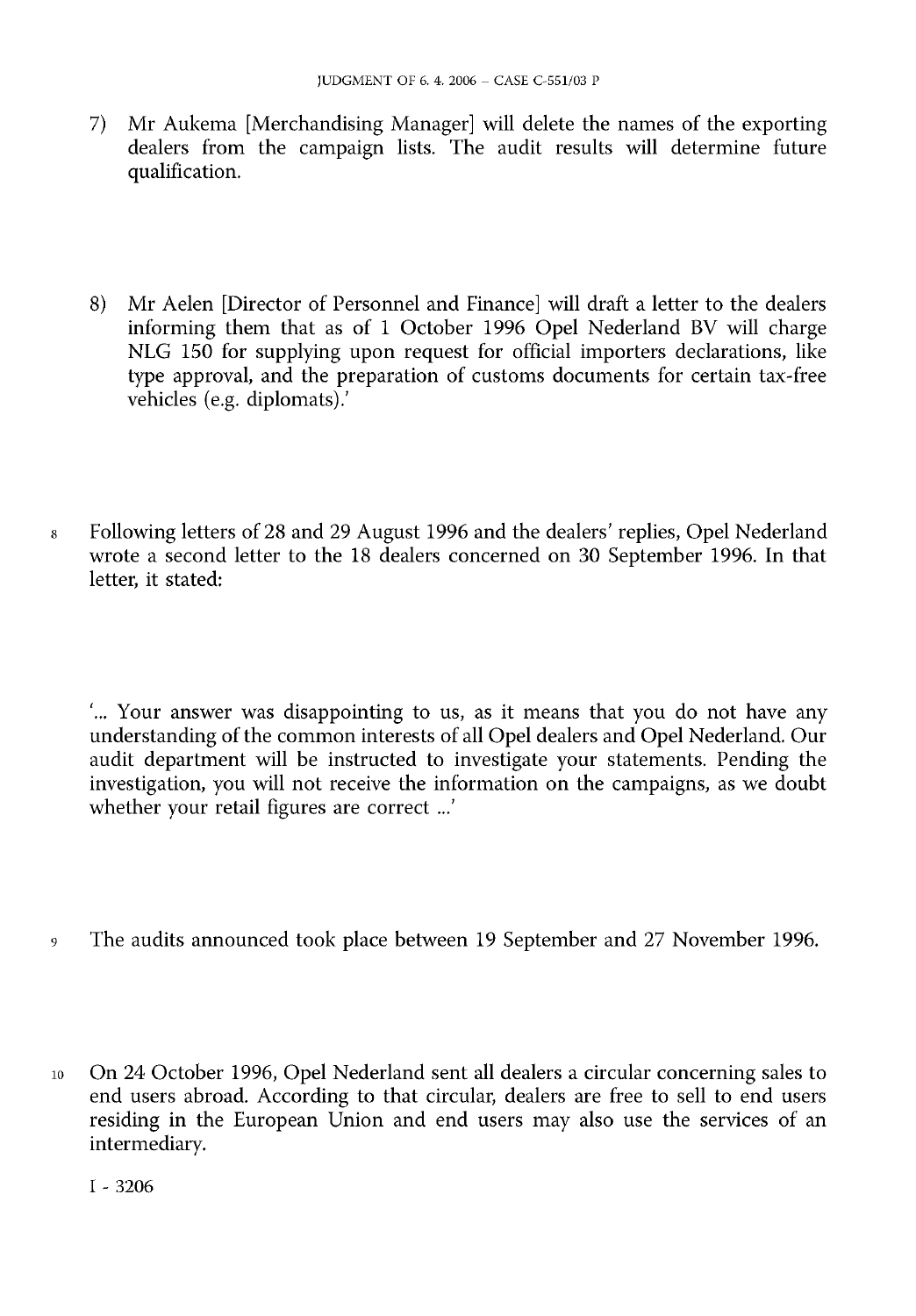<sup>11</sup> On 4 December 1996, having received information according to which Opel Nederland was pursuing a policy of systematically obstructing exports of new vehicles from the Netherlands to other Member States, the Commission of the European Communities adopted a decision ordering investigations under Article 14(3) of Council Regulation No 17 of 6 February 1962: first Regulation implementing Articles  $[81]$  and  $[82]$  of the Treaty (OJ, English Special Edition 1959–1962, p. 87). Those investigations ordered were carried out on 11 and 12 December 1996 at the premises of Opel Nederland and van Twist, an Opel dealer in Dordrecht (Netherlands).

<sup>12</sup> On 12 December 1996, Opel Nederland issued dealers with guidelines regarding the sale of new vehicles to resellers and intermediaries.

<sup>13</sup> By circular of 20 January 1998, Opel Nederland informed its dealers that the exclusion of payment of a bonus for an export sale had been removed with retrospective effect.

<sup>14</sup> On 21 April 1999, the Commission sent the applicants a statement of objections.

<sup>15</sup> On 20 September 2000, the Commission adopted the contested decision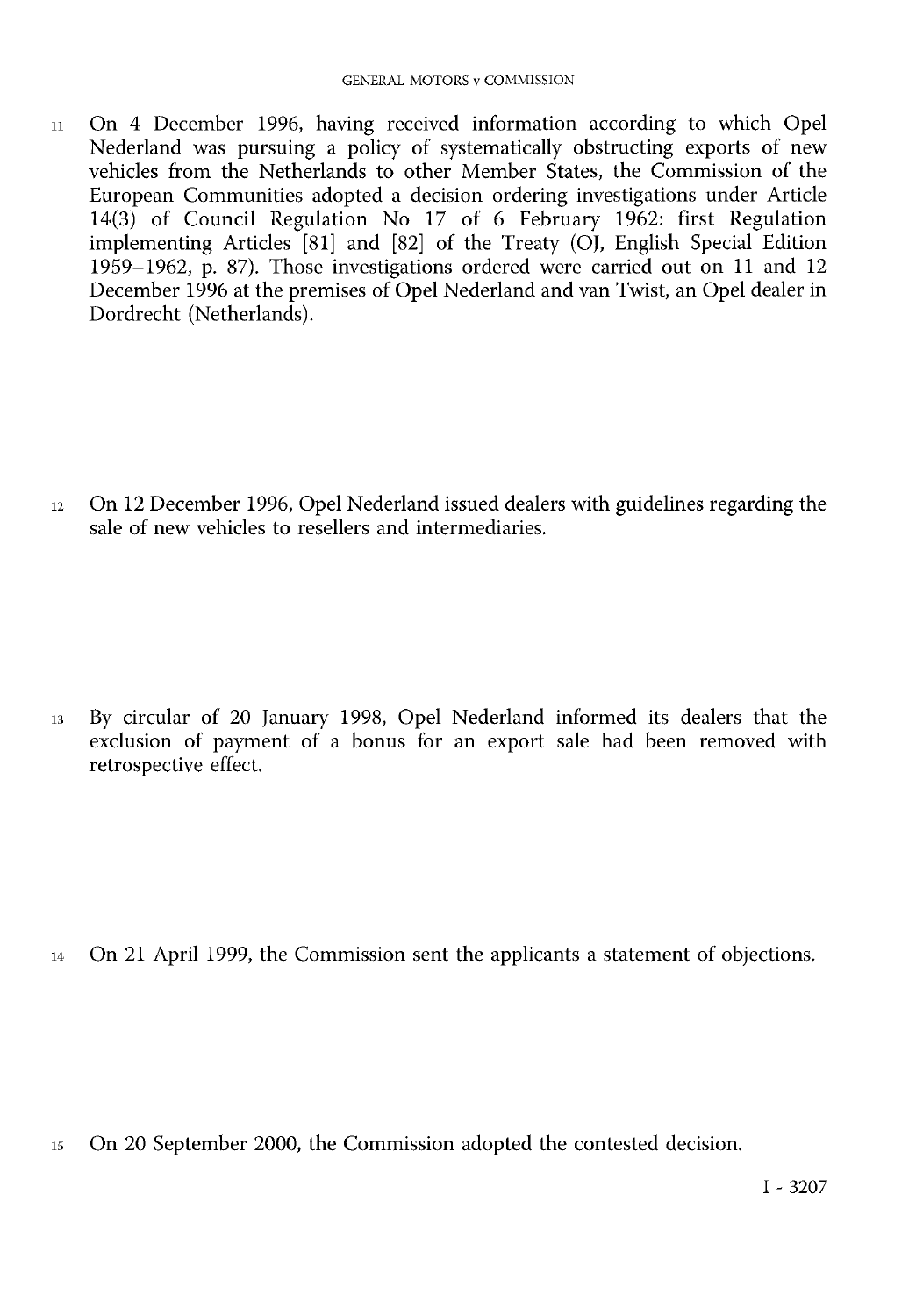#### The contested decision

- <sup>16</sup> By the contested decision, the Commission imposed on the applicants a fine of EUR 43 million for infringement of Article 81(1) EC. In that decision, it concluded that Opel Nederland had entered into agreements with Opel dealers in the Netherlands aimed at restricting or prohibiting export sales of Opel vehicles to end users resident in other Member States and to Opel dealers established in other Member States.
- <sup>17</sup> That conclusion was based on the following key allegations: first, in September 1996, Opel Nederland had adopted a general strategy aimed at restricting or preventing all export sales from the Netherlands; secondly, Opel Nederland's general strategy was implemented through individual measures which were adopted by mutual consent with its dealers as part of the practical implementation of the dealership contracts and which became an integral part of Opel Nederland's contractual relations with dealers in its selective distribution system in the Netherlands.
- <sup>18</sup> According to the contested decision, the general strategy comprised, inter alia, the following measures:

— a restrictive supply policy;

a restrictive bonus policy excluding export sales to final consumers from retail bonus campaigns, applied from 1 October 1996 to 20 January 1998;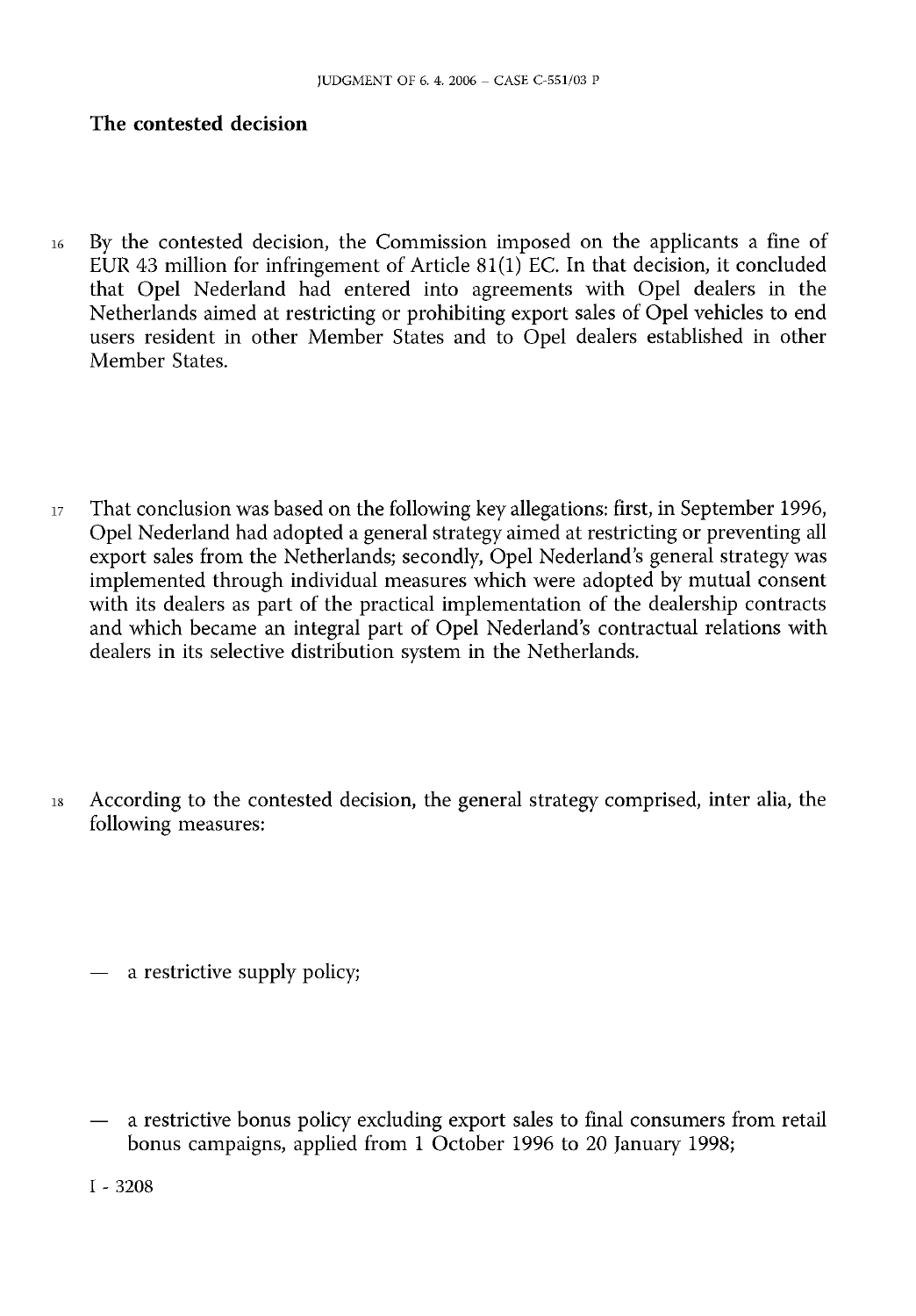— an indiscriminate direct export ban applied from 31 August to 24 October 1996, with respect to sales to final consumers, and from 31 August to 12 December 1996, with respect to sales to other Opel dealers.

<sup>19</sup> With respect to determining the amount of the fine, the contested decision states that, in accordance with Article 15 of Regulation No 17, the Commission must have regard to all circumstances of the case and, in particular, the gravity and duration of the infringement.

<sup>20</sup> In the contested decision, the Commission described the infringement as very serious since Opel Nederland had impeded achievement of the objective of a single market. It took account of the Opel brand's important position on the relevant markets in the Union. According to that decision, the infringement had also affected the markets in other Member States. Opel Nederland had acted intentionally, since it could not have been unaware that the measures were intended to restrict competition. In conclusion, the Commission considered that an amount of EUR 40 million constituted an appropriate basis for determining the amount of the fine.

<sup>21</sup> With regard to the duration of the infringement, the Commission considered that it lasted from the end of August 1996 or the beginning of September 1996 until January 1998, thus totalling 17 months, which was an infringement of medium duration. Taking into account the respective duration of the three specific measures, the Commission considered that it was justified in increasing the amount of EUR 40 million by 7.5%, that is EUR 3 million, to a fine of EUR 43 million.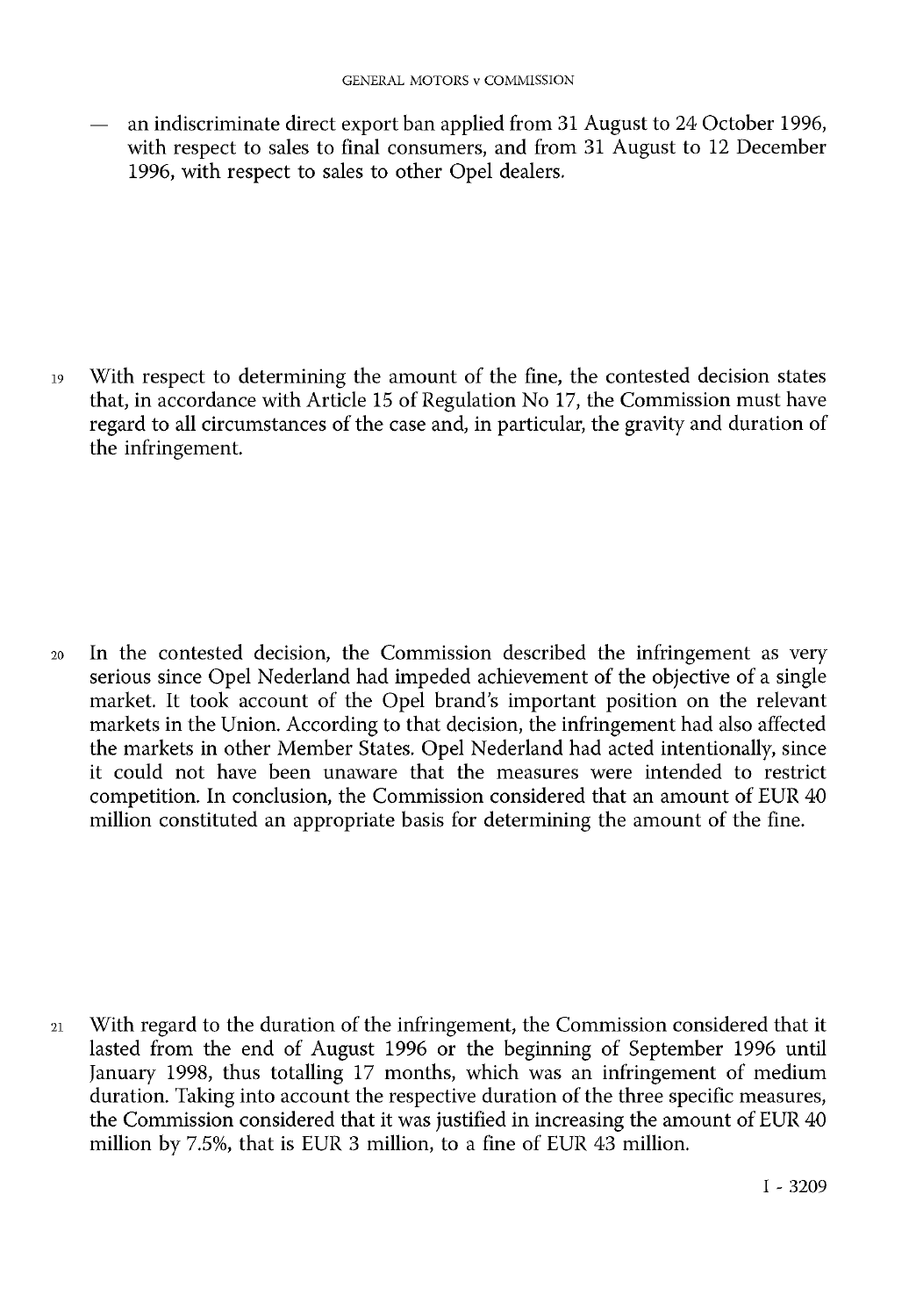<sup>22</sup> Finally, the Commission considered that there were no extenuating circumstances in the present case, particularly since Opel Nederland continued to implement one major element of that infringement, namely the restrictive bonus policy, after the investigations carried out on 11 and 12 December 1996.

# The contested judgment

<sup>23</sup> By an application lodged at the Registry of the Court of First Instance on 30 November 2000, General Motors Nederland and Opel Nederland brought an action seeking annulment of the contested decision and, in the alternative, annulment of the fine imposed by that decision or reduction in its amount.

<sup>24</sup> In their first plea, General Motors Nederland and Opel Nederland denied that Opel Nederland had ever adopted a strategy to prevent or restrict all exports without distinction. A proper reading of the documents on which the Commission relied, in particular the minutes of the meeting of 26 September 1996, would, they argued, reveal that the strategy was aimed solely at limiting irregular export sales to unauthorised resellers and not at restricting lawful export sales to final consumers or other dealers.

<sup>25</sup> The Court of First Instance found, in paragraph 45 of the contested judgment, that the Commission's allegations were based on the minutes of the management meeting of 26 September 1996, which constituted a final document concerning measures taken by the most senior managers of Opel Nederland.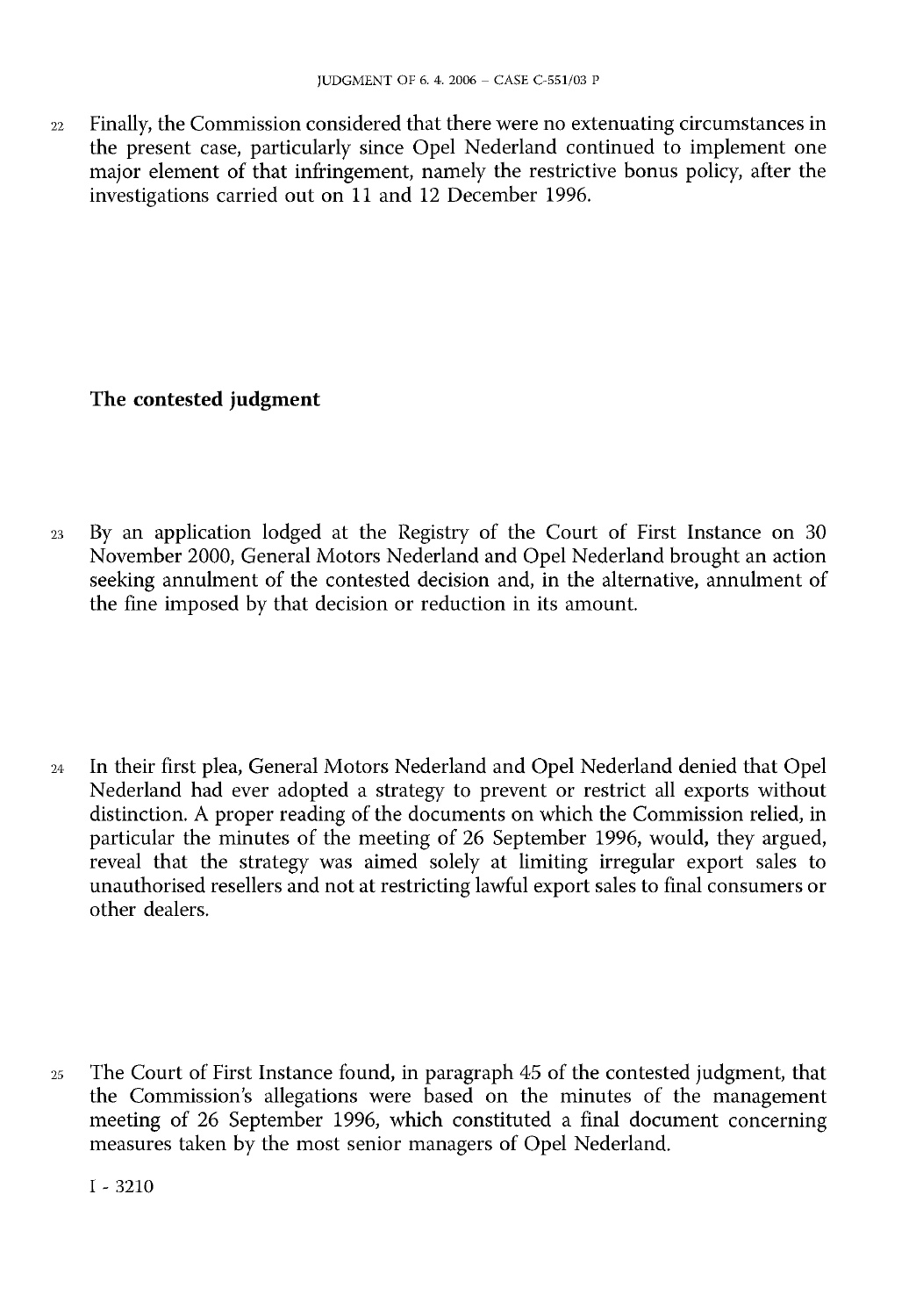<sup>26</sup> It indicated, in paragraph 47 of the contested judgment, that the applicants' argument that Opel Nederland merely sought to limit exports which did not comply with the dealership contracts was not in any way reflected in the terms of the minutes.

<sup>27</sup> In paragraph 48 of the contested judgment, the Court added that that interpretation was confirmed by a reading of certain internal documents showing that the senior managers of Opel Nederland were worried by the growth of exports and that they studied measures designed to limit, or halt, all exports.

<sup>28</sup> The Court further pointed out, in paragraph 49 of the contested judgment, that the decision by Opel Nederland no longer to grant bonuses for export sales could only concern sales which complied with the dealership contracts, given that the bonuses had never been granted in respect of sales to persons other than final consumers.

<sup>29</sup> The Court added, in paragraph 50 of the contested judgment, that the Commission's interpretation was corroborated by the fact that, at the time of the adoption of the decision, the audits at the premises of dealers suspected of selling for export had not yet been carried out, and that Opel Nederland therefore could not know whether the 'exporting' dealers had in fact agreed to sell to unauthorised resellers.

<sup>30</sup> In paragraph 56 of the contested judgment, the Court held that the Commission had rightly concluded that, on 26 September 1996, Opel Nederland had adopted a general strategy designed to hinder all exports.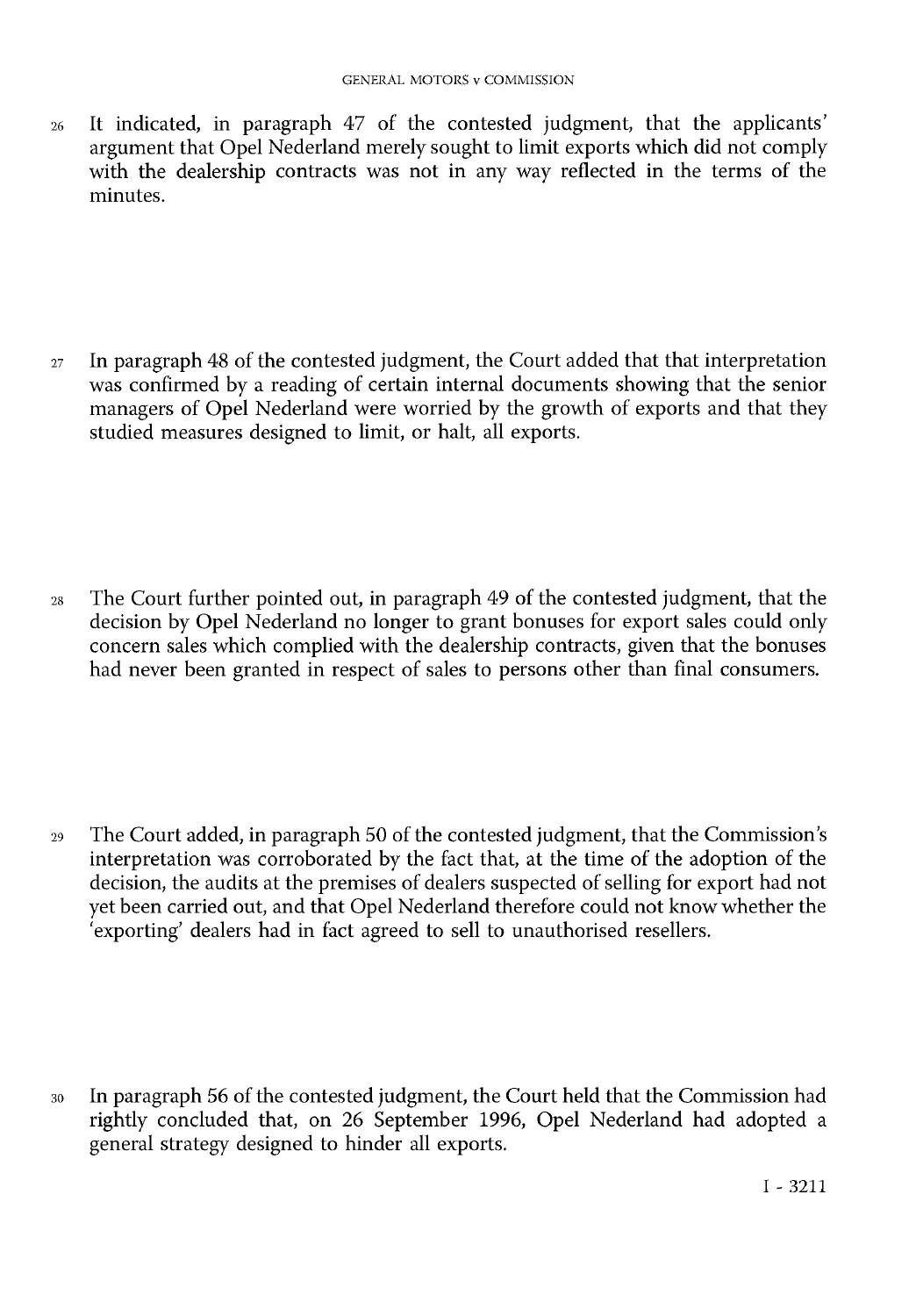- <sup>31</sup> In their second plea, General Motors Nederland and Opel Nederland argued that the Commission had erred in fact and in law by holding that Opel Nederland had implemented a policy of restricting supply, contrary to Article 81 EC.
- <sup>32</sup> In paragraph 88 of the contested judgment, the Court of First Instance held that it had not been established to the requisite legal standard that the restrictive supply measure was communicated to the dealers and still less that that measure entered into the field of the contractual relations between Opel Nederland and its dealers.
- <sup>33</sup> In those circumstances, the Court held that the second plea was well founded. It therefore annulled the contested decision in so far as it had established the existence of a restrictive supply measure contrary to Article 81(1) EC.
- <sup>34</sup> In their third plea, General Motors Nederland and Opel Nederland argued that the Commission had erred in fact and in law by holding that Opel Nederland had implemented a system restricting retail bonuses, contrary to Article 81 EC.
- <sup>35</sup> In paragraph 98 of the contested judgment, the Court of First Instance held that the exclusion of export sales from the bonus system, which had become an integral part of the dealership contracts between Opel Nederland and its dealers, constituted an agreement within the meaning of Article 81(1) EC.
- <sup>36</sup> It then examined, from paragraph 99 onwards, whether the measure in question was designed to restrict competition.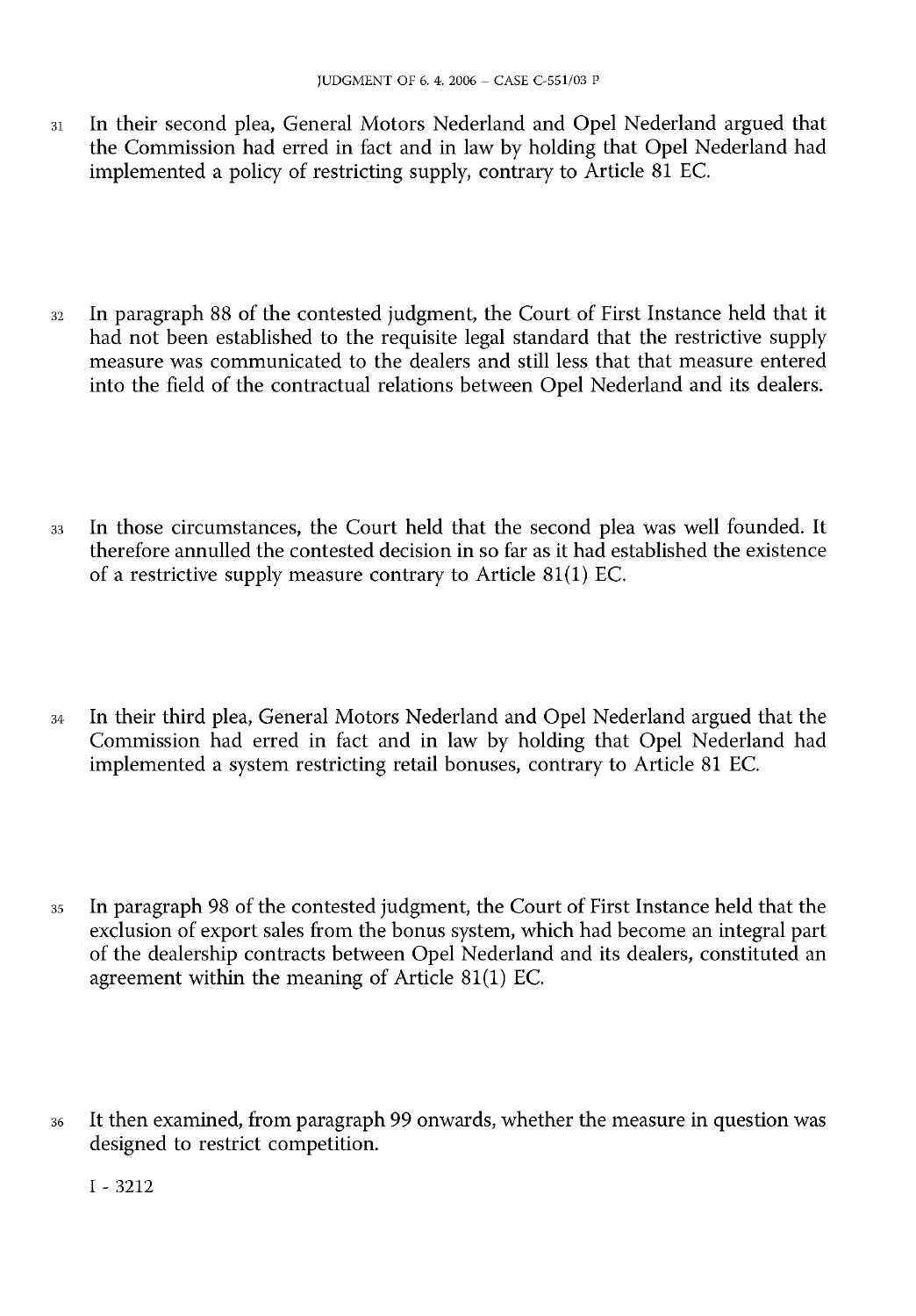<sup>37</sup> In paragraph 100 of the contested judgment, the Court upheld the Commission's argument that, as bonuses were no longer granted for export sales, the margin of economic manoeuvre which dealers had to carry out such sales was reduced in comparison with that which they had to carry out domestic sales. Dealers were thereby obliged either to apply less favourable conditions to foreign customers than domestic customers, or to be content with a smaller margin on export sales. By withdrawing bonuses for export sales, the latter became less attractive to foreign customers or to dealers. The Court therefore held that, by its very nature, the measure was likely to inhibit export sales, even without any restriction on supply.

<sup>38</sup> Referring to the assessment of the first plea, the Court added, in paragraph 101 of the contested judgment, that the measures adopted by the management of Opel Nederland were prompted by the increase in export sales and were designed to reduce them.

<sup>39</sup> Having regard both to the nature of the measure and the aims which it pursued, and in the light of the economic context in which it was to be applied, the Court found in paragraph 102 of the contested judgment, in accordance with consistent case-law, that the measure constituted an agreement with the object of restricting competition (see, to that effect, Case 19/77 *Miller* v *Commission* [1978] ECR 131, paragraph 7; Joined Cases 96/82 to 102/82, 104/82, 105/82, 108/82 and 110/82 *IAZ and Others* v *Commission* [1983] ECR 3369, paragraphs 23 to 25; Joined Cases 29/83 and 30/83 *CRAM and Rheinzink* v *Commission* [1984] ECR 1679, paragraph 26).

<sup>40</sup> In the alternative, General Motors Nederland and Opel Nederland argued that the fine of EUR 43 million bore no reasonable relation to the gravity and duration of the alleged infringement. In addition, they argued, the Commission had taken no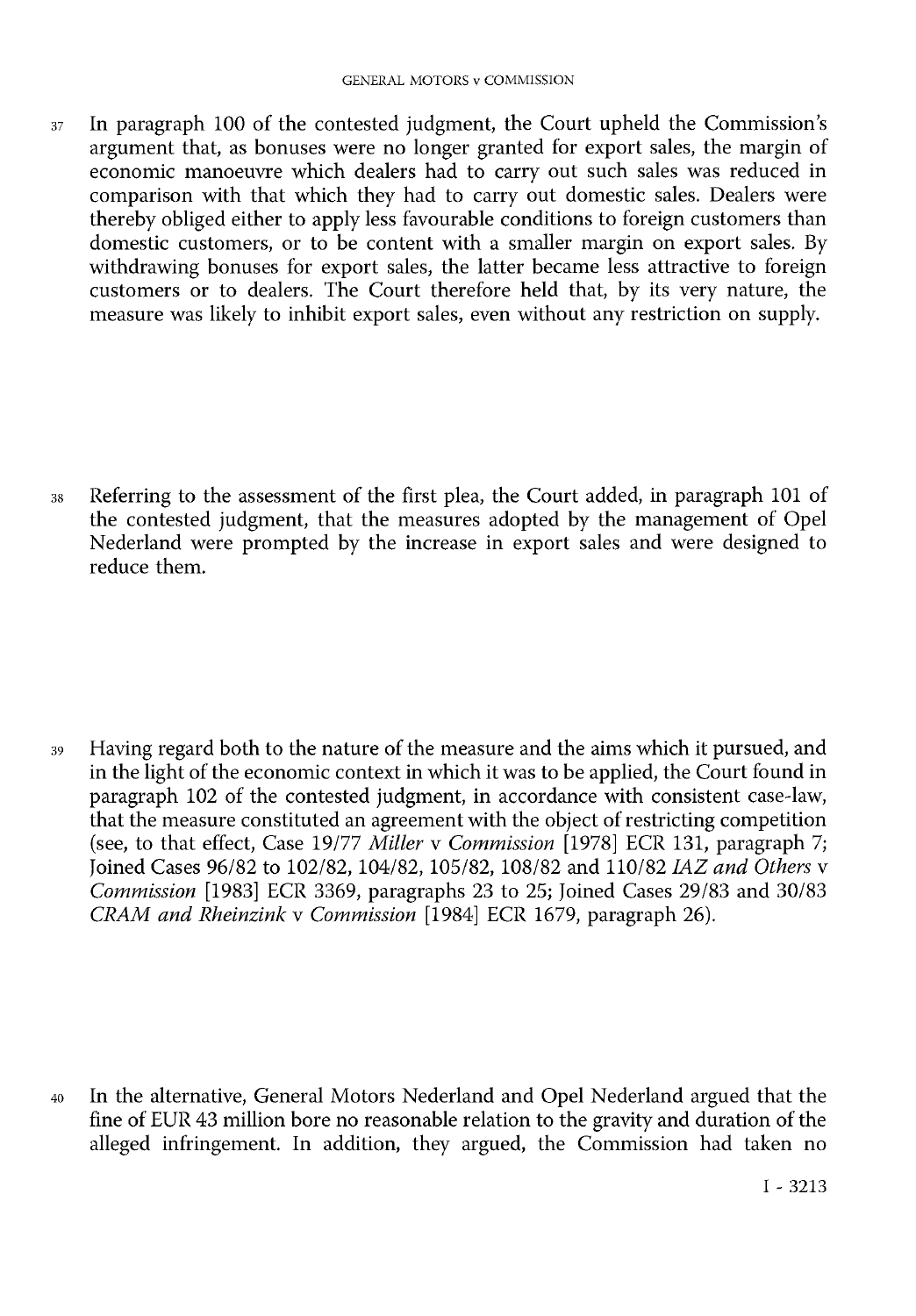account of the lack of intent, the limited impact of that infringement on intra-Community trade and the immediate corrective action taken by Opel Nederland on its own initiative.

<sup>41</sup> In paragraph 199 of the contested judgment, the Court held that, given the existence of the three measures alleged, the basic amount of EUR 40 million appeared to be justified and that sufficient reasons had been stated for it in the contested decision. It held in paragraph 200, however, that, since the existence of the restrictive supply measure had not been established, that amount should be reduced. In the circumstances of the case, the Court determined the basic amount, reflecting the gravity of the infringement, at EUR 33 million. In paragraph 203 of the contested judgment, the Court held that the 7.5% increase in the amount, applied by the Commission in the light of the duration of the infringements, was justified. Therefore, the amount of the fine was taken to EUR 35 475 000.

# The appeal

- <sup>42</sup> General Motors Nederland and Opel Nederland have claimed that the Court of Justice should:
	- annul the contested judgment insofar as it relates to Opel Nederland's alleged restrictive export strategy and bonus policy and confirms a fine in that regard;
	- annul the contested decision to the extent not yet annulled by the contested judgment and insofar as it relates to Opel Nederland's alleged export strategy and bonus policy, and imposes a fine in that regard;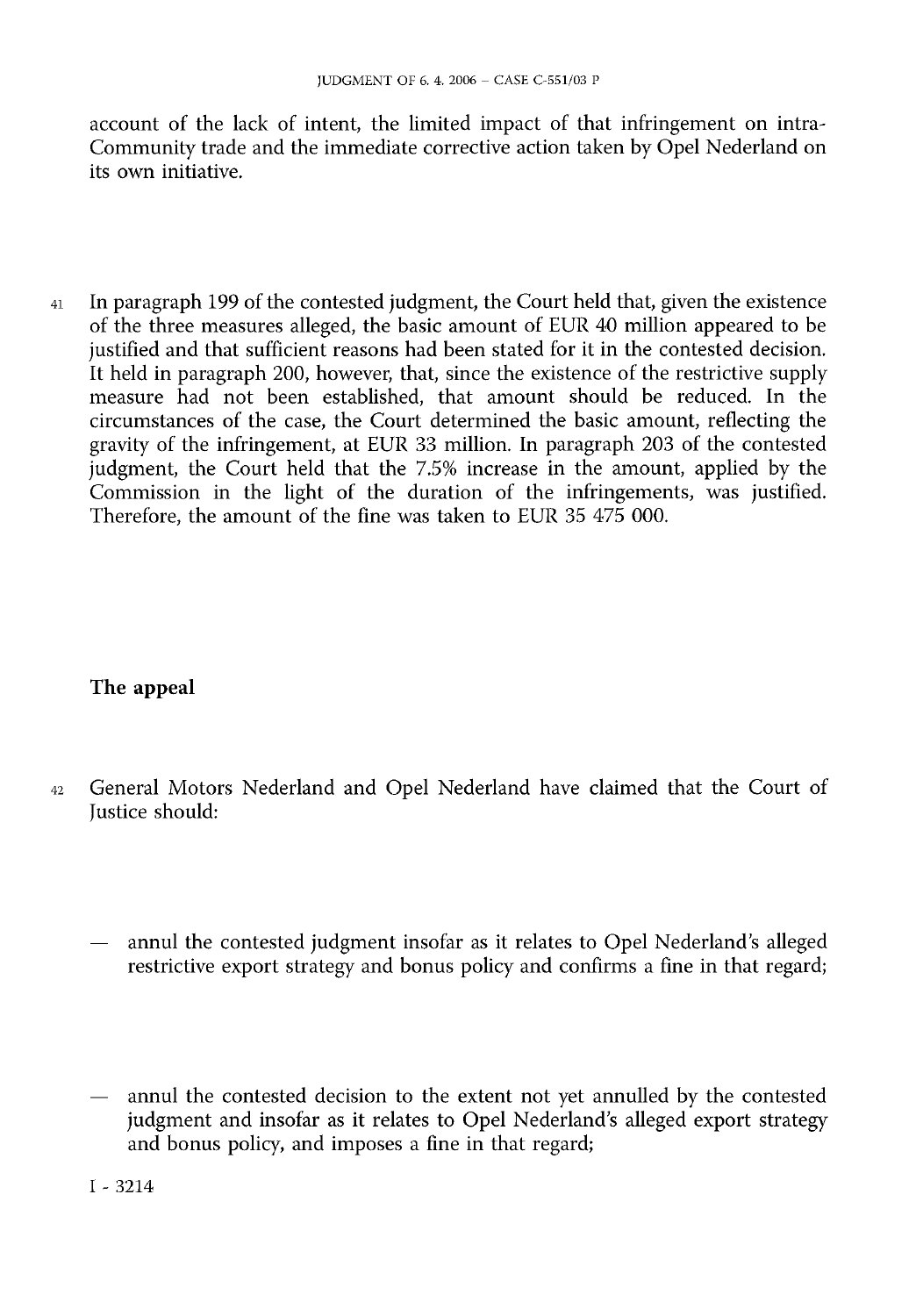- in any event, reduce the fine of EUR 35 475 000;
- alternatively, remand the case to the Court of First Instance for reconsideration in accordance with the Court's judgment;
- order the Commission to pay the costs.
- <sup>43</sup> The Commission contends that the Court should dismiss the appeal and order General Motors Nederland and Opel Nederland to pay the costs.
- <sup>44</sup> By letter of 20 June 2005, the Court was informed by General Motors Nederland and Opel Nederland that those two companies had merged to form a single company called 'General Motors BV' ('General Motors').

*The first ground of appeal*

Arguments of General Motors

<sup>45</sup> By its first ground of appeal, General Motors argues that the Court of First Instance erred in law in upholding the Commission's finding that Opel Nederland engaged in a general policy seeking to restrict all exports.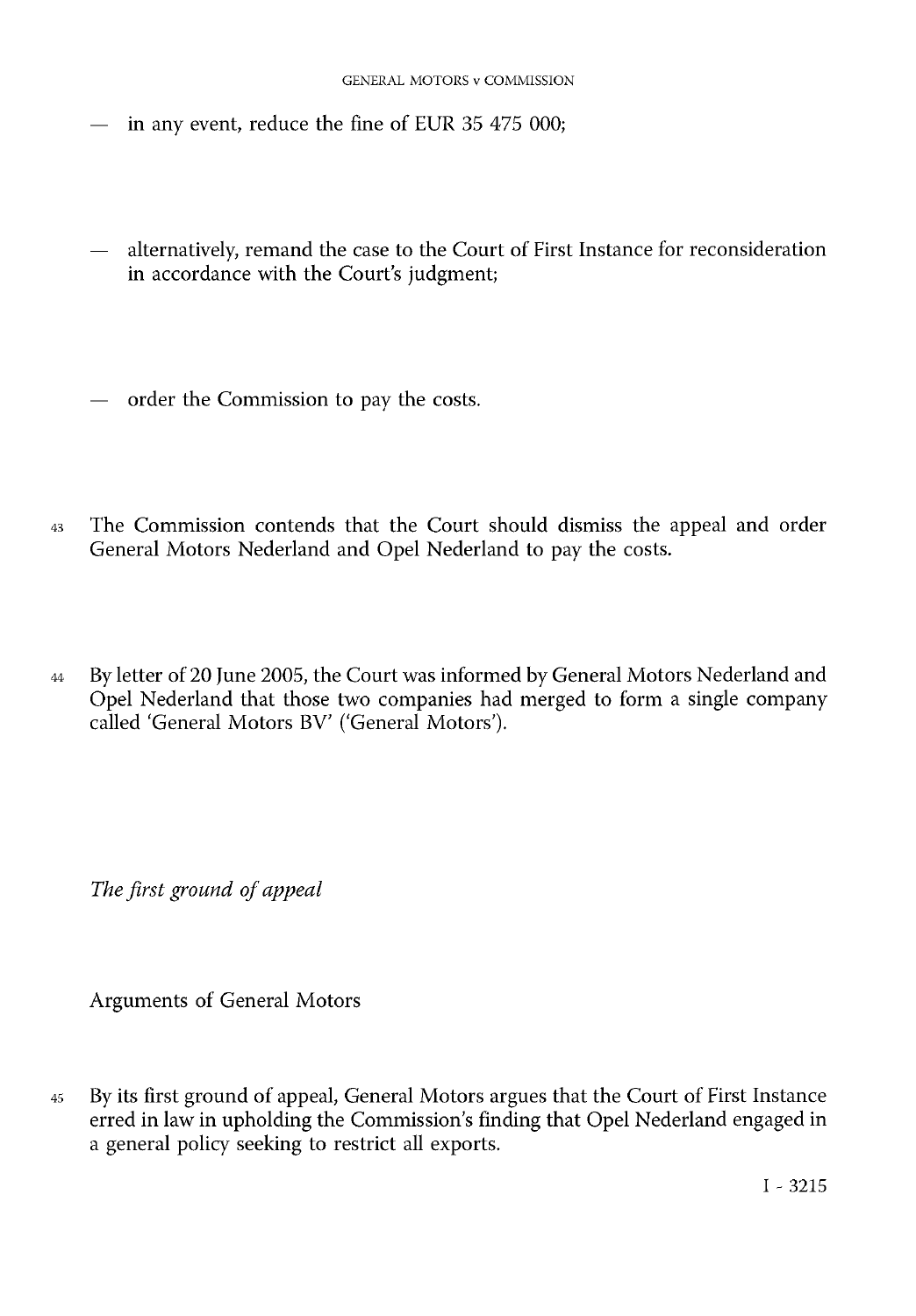<sup>46</sup> It maintains, first, that the reasoning of the Court of First Instance manifestly distorts the wording of the minutes of the meeting of 26 September 1996, which contains no reference to any general strategy to restrict all exports.

47 Secondly, it argues, the Court of First Instance infringed the duty to state reasons by, on the one hand, taking the view that the Commission did not base its claims on Opel Nederland's internal documents, whilst on the other hand itself relying, in reality, on those same documents for its conclusion that there was a general strategy to restrict all exports.

<sup>48</sup> Thirdly, it considers that the reasoning of the Court of First Instance is circular. The Court first used the bonus policy to conclude that there was a general strategy to restrict all exports, and then uses that alleged general strategy to conclude that that bonus policy had a restrictive object.

<sup>49</sup> General Motors argues lastly that the Court of First Instance infringed the duty to state reasons and distorted the evidence by stating, in paragraph 50 of the contested judgment, that the Commission's interpretation was corroborated by the fact that, at the time of the meeting on 26 September 1996, the audits at dealers' premises had not yet taken place, so that Opel Nederland could not know whether the 'exporting' dealers had in fact agreed to sell to unauthorised resellers. In fact, General Motors argues, at least one audit was carried out before the meeting of 26 September 1996. Moreover, that meeting had been preceded by a letter to dealers in which Opel Nederland had enquired about the lawfulness of sales activities, but to which those dealers had not given satisfactory replies.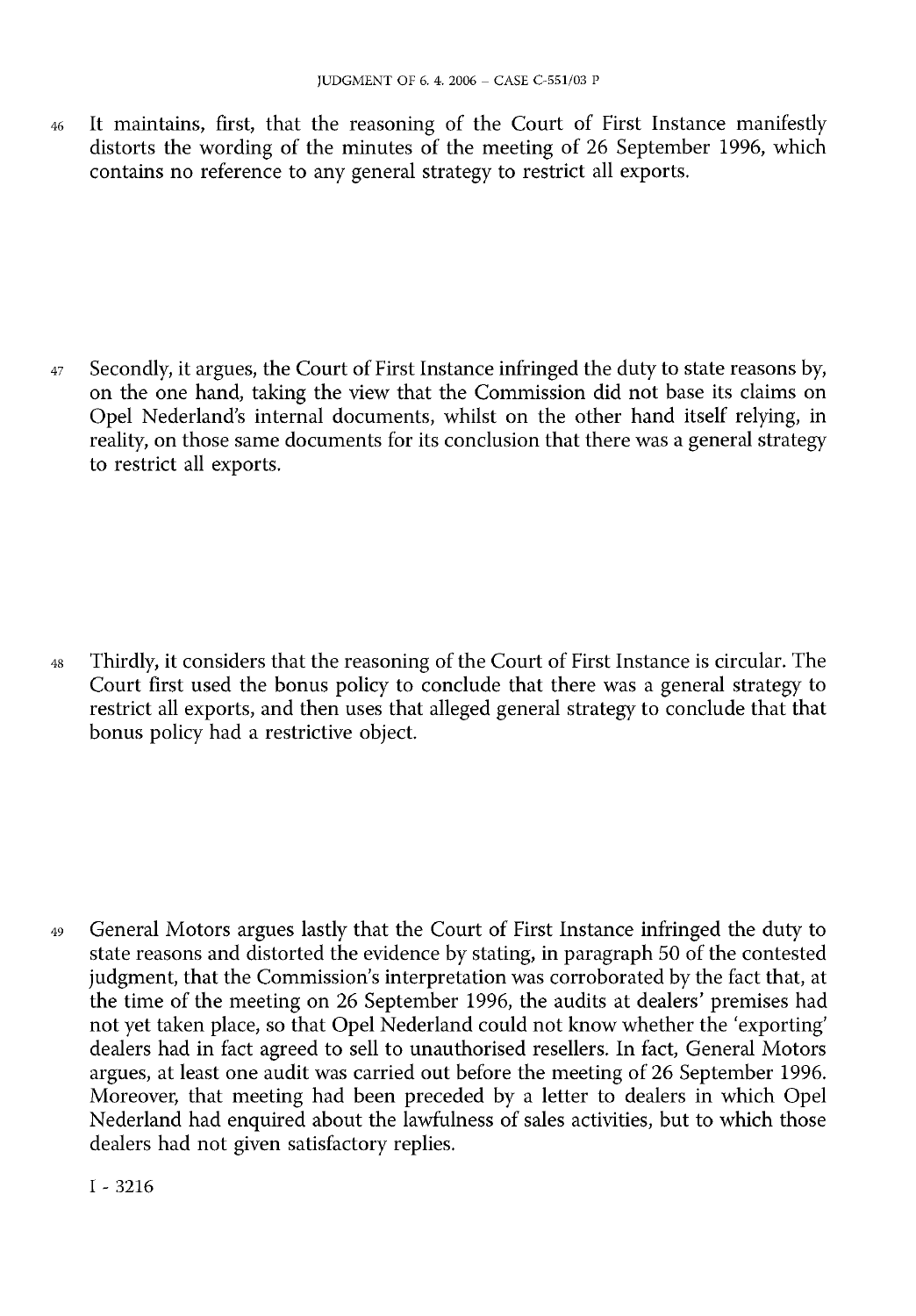Findings of the Court

<sup>50</sup> As the Advocate General points out in point 51 of his Opinion, although General Motors refers to errors of reasoning, it is in reality seeking by its first ground of appeal to call into question the assessment of facts by the Court of First Instance and, in particular, to challenge the probative value of certain facts and documents which led the Court to conclude that Opel Nederland had adopted a general strategy designed to hinder all exports.

<sup>51</sup> In that regard, it is clear from Article 225 EC and the first paragraph of Article 58 of the Statute of the Court of Justice that the Court of First Instance has exclusive jurisdiction, first to find the facts except where the substantive inaccuracy of its findings is apparent from the documents submitted to it and, second, to assess those facts. When the Court of First Instance has found or assessed the facts, the Court of Justice has jurisdiction under Article 225 EC to review the legal characterisation of those facts by the Court of First Instance and the legal conclusions it has drawn from them (see, in particular, Case C-185/95 P *Baustahlgewebe* v *Commission* [1998] ECRI-8417, paragraph 23).

<sup>52</sup> The Court of Justice thus has no jurisdiction to establish the facts or, in principle, to examine the evidence which the Court of First Instance accepted in support of those facts. Provided that the evidence has been properly obtained and the general principles of law and the rules of procedure in relation to the burden of proof and the taking of evidence have been observed, it is for the Court of First Instance alone to assess the value which should be attached to the evidence produced to it (see, in particular, the order of 17 September 1996 in Case C-19/95 P *San Marco* v *Commission* [1996] ECR I-4435, paragraph 40). Save where the clear sense of the evidence has been distorted, that appraisal does not therefore constitute a point of law which is subject as such to review by the Court of Justice (*Baustahlgewebe*, paragraph 24).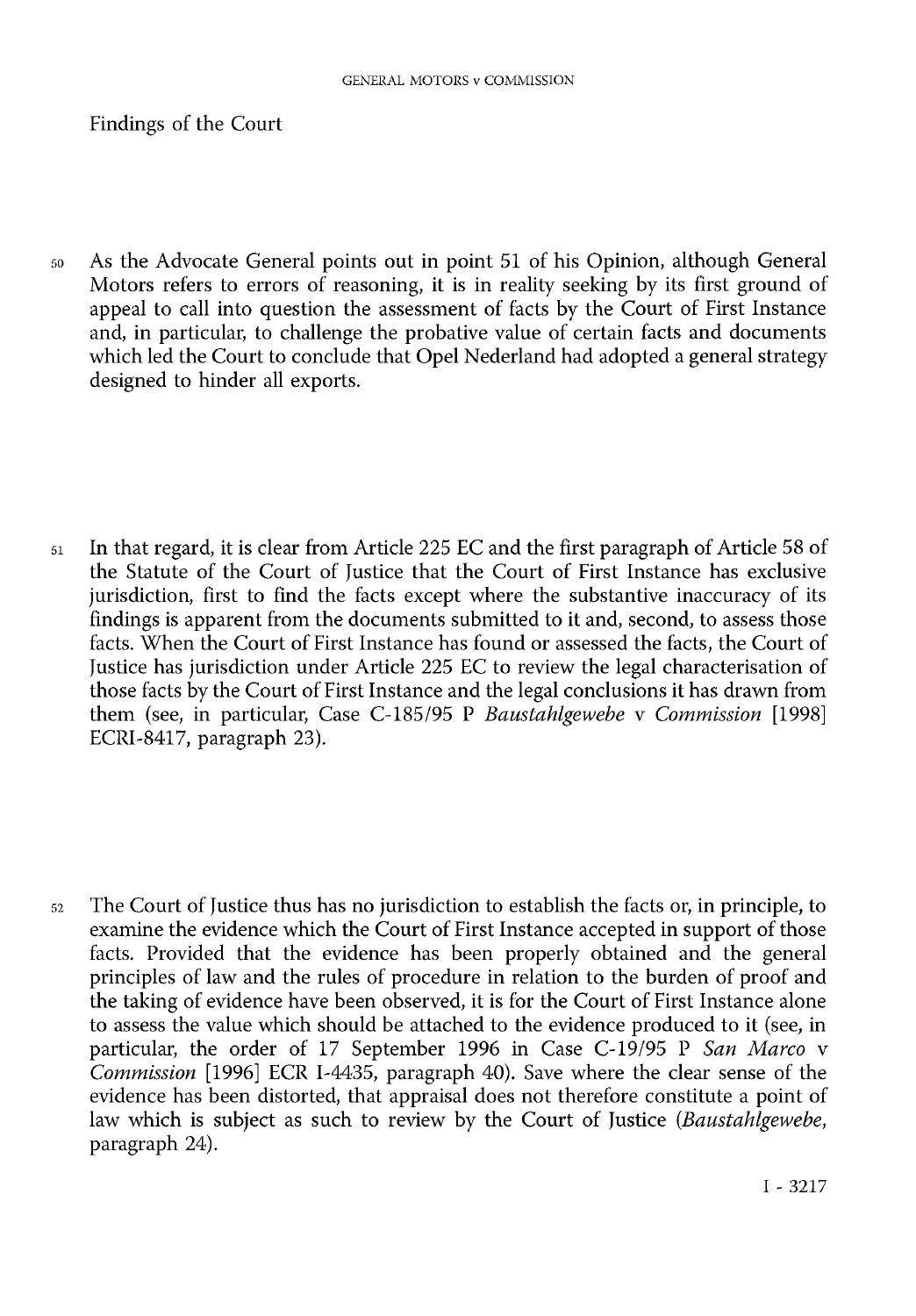- <sup>53</sup> This Court therefore needs to examine only the arguments of General Motors seeking to demonstrate that the Court of First Instance distorted evidence.
- <sup>54</sup> In that respect, it should be noted that such distortion must be obvious from the documents on the Court's file, without there being any need to carry out a new assessment of the facts and the evidence (order of 9 July 2004 in Case C-116/03 P *Fichtner* v *Commission*, not published in the ECR, paragraph 34).
- <sup>55</sup> As regards the argument of General Motors that the Court of First Instance distorted the terms of the minutes of the meeting of 26 September 1996 by confirming that those minutes demonstrated a general strategy designed to limit export sales, there is no dispute that General Motors Nederland and Opel Nederland acknowledged before the Court of First Instance that the documents on which the Commission had relied, and those minutes in particular, demonstrated the existence of a strategy designed to restrict export sales to unauthorised resellers, prohibited by the dealership contracts.
- <sup>56</sup> Since the minutes of 26 September 1996 mention different measures designed to limit exports and, in particular, the exclusion of export sales from bonus campaigns, without making any distinction between authorised and unauthorised exports, General Motors has not succeeded in showing that the Court of First Instance clearly misconstrued that document.
- <sup>57</sup> Concerning the argument of General Motors that the Court of First Instance distorted the evidence in paragraph 50 of the contested judgment by attaching importance to the fact that all the audits of dealers took place after 26 September 1996, this Court finds that, in any event, the statement by the Court of First Instance in that paragraph 50 cannot constitute a distortion of evidence capable of affecting that Court's conclusion as regards the existence of the general strategy referred to above.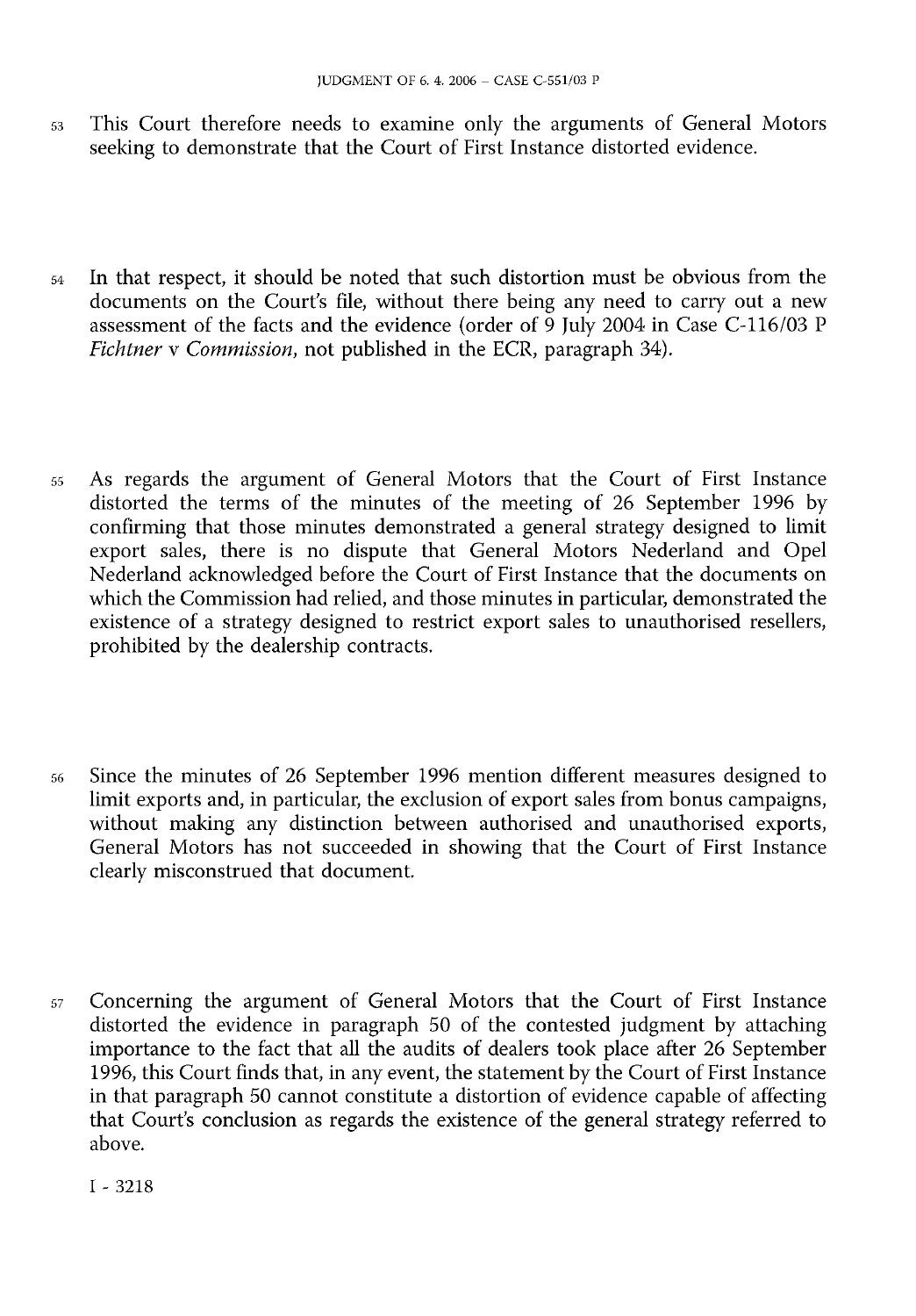<sup>58</sup> In those circumstances, the first ground of appeal must be rejected as partly inadmissible and partly unfounded.

*The second ground of appeal*

Arguments of General Motors

- <sup>59</sup> In its second ground of appeal, General Motors argues that the Court of First Instance erred in law by upholding the Commission's finding that Opel Nederland had implemented a restrictive retail bonus system in breach of Article 81 EC.
- <sup>60</sup> General Motors submits first that an agreement can be considered to have a restrictive object only if, at first sight, it manifestly has the sole objective purpose or obvious consequence of appreciably restricting competition. According to General Motors, Opel Nederland's bonus policy cannot be considered to be such an agreement.
- <sup>61</sup> Secondly, General Motors argues that the case-law cited by the Court of First Instance in paragraph 102 of the contested judgment, which relates to prohibitions on exports and other barriers to export, does not support the conclusion of the Court of First Instance that Opel Nederland's bonus policy constituted an agreement having a restrictive object for the purposes of Article 81 EC. An excessively broad interpretation of that concept ran the risk, moreover, of condemning agreements that were perfectly harmless to competition and, in the absence of opportunities to disprove it, infringed the presumption of innocence and the right to be heard.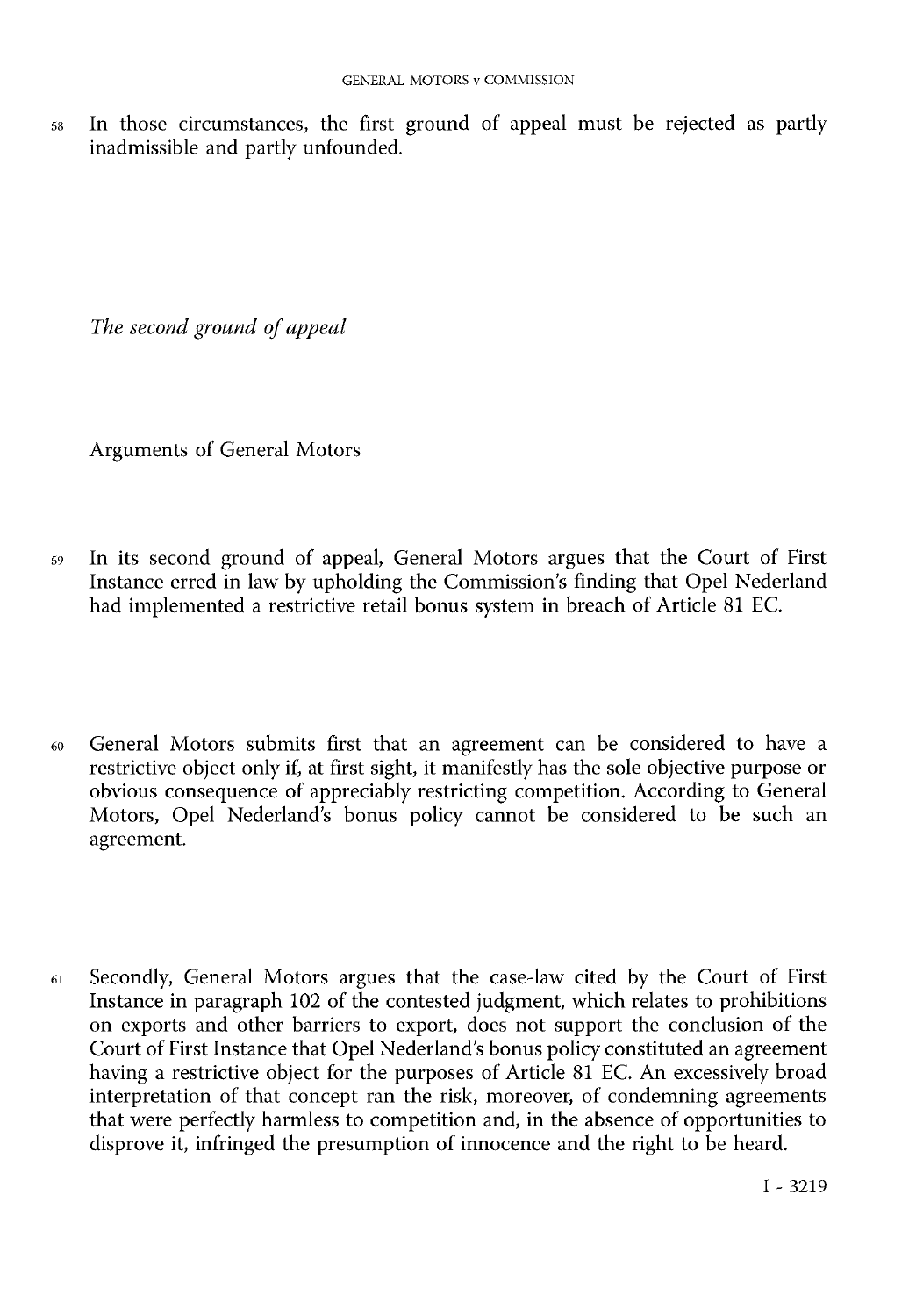- $62$  Thirdly, General Motors considers that the comparison made by the Court of First Instance in paragraph 100 of the contested judgment between national sales and export sales is irrelevant. It argues that, since dealers could achieve <sup>a</sup> profit margin irrespective of the payment of bonuses, and the supply of vehicles was not limited, Opel Nederland's bonus policy did not reduce the incentive of Netherlands dealers to export during bonus campaigns. In any event, since economic conditions for domestic sales in the Netherlands and for export sales are very different, especially in the light of the high level of Netherlands car tax, the exclusion of export sales from bonus campaigns did not necessarily lead to higher prices or to lower margins for export sales in comparison with domestic sales.
- <sup>63</sup> Fourthly, General Motors argues that, in paragraph 101 of the contested judgment, the Court of First Instance was wrong to rely on the intention of Opel Nederland in support of its conclusion that there was an agreement having a restrictive object for the purposes of Article 81 EC. The object of an agreement for the purposes of that article must, it argues, be assessed objectively and not by reference to any subjective intention of one of the parties.

Findings of the Court

<sup>64</sup> Regarding the first part of this ground of appeal, it is sufficient to note, as the Advocate General states in point 67 of his Opinion, that, contrary to what General Motors argues, an agreement may be regarded as having a restrictive object even if it does not have the restriction of competition as its sole aim but also pursues other legitimate objectives (Joined Cases 56/64 and 58/64 *Consten and Grundig* v *Commission* [1966] ECR 299, 342; *IAZ*, paragraph 25; Case C-235/92 P *Montecatini* v *Commission* [1999] ECR I-4539, paragraph 122; Joined Cases C-238/99 P, C-244/99 P, C-245/99 P, C-247/99 P, C-250/99 P to C-252/99 P and C-254/99 P *Limburgse Vinyl Maatschappij and Others* v *Commission* [2002] ECR I-8375, paragraph 491).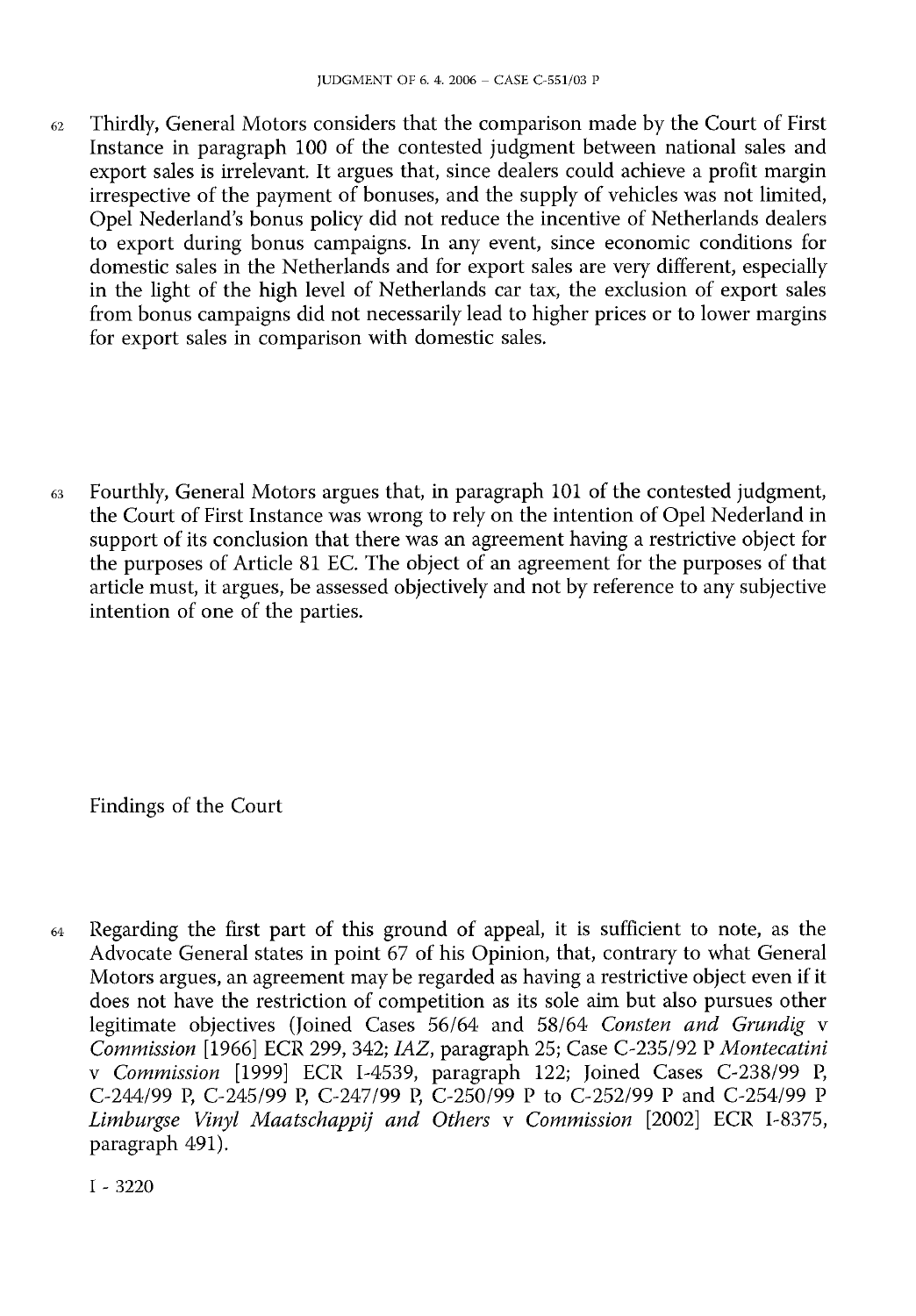<sup>65</sup> It follows that the first part of the second ground of appeal must be dismissed

<sup>66</sup> As for the second part of the second ground of appeal, it is clear from the case-law cited in paragraph 102 of the contested judgment, as the Court of First Instance rightly states in that paragraph, that account must be taken not only of the terms of an agreement but also of other factors, such as the aims pursued by the agreement as such, in the light of the economic and legal context, in order to determine whether an agreement has a restrictive object for the purposes of Article 81 EC.

 $67$  Even if the case-law cited in paragraph 102 of the contested judgment concerns export prohibitions or comparable restrictions, that case-law shows that an agreement concerning distribution has a restrictive object for the purposes of Article 81 EC if it clearly manifests the will to treat export sales less favourably than national sales and thus leads to a partitioning of the market in question (see in particular, to that effect, *IAZ*, paragraph 23).

<sup>68</sup> As the Advocate General points out in point 72 of his Opinion, such an objective can be achieved not only by direct restrictions on exports but also through indirect measures, such as those at issue in this case, since they influence the economic conditions of such transactions.

<sup>69</sup> The Court of First Instance was therefore justified in supporting its reasoning by reference to the case-law cited in paragraph 102 of the contested judgment.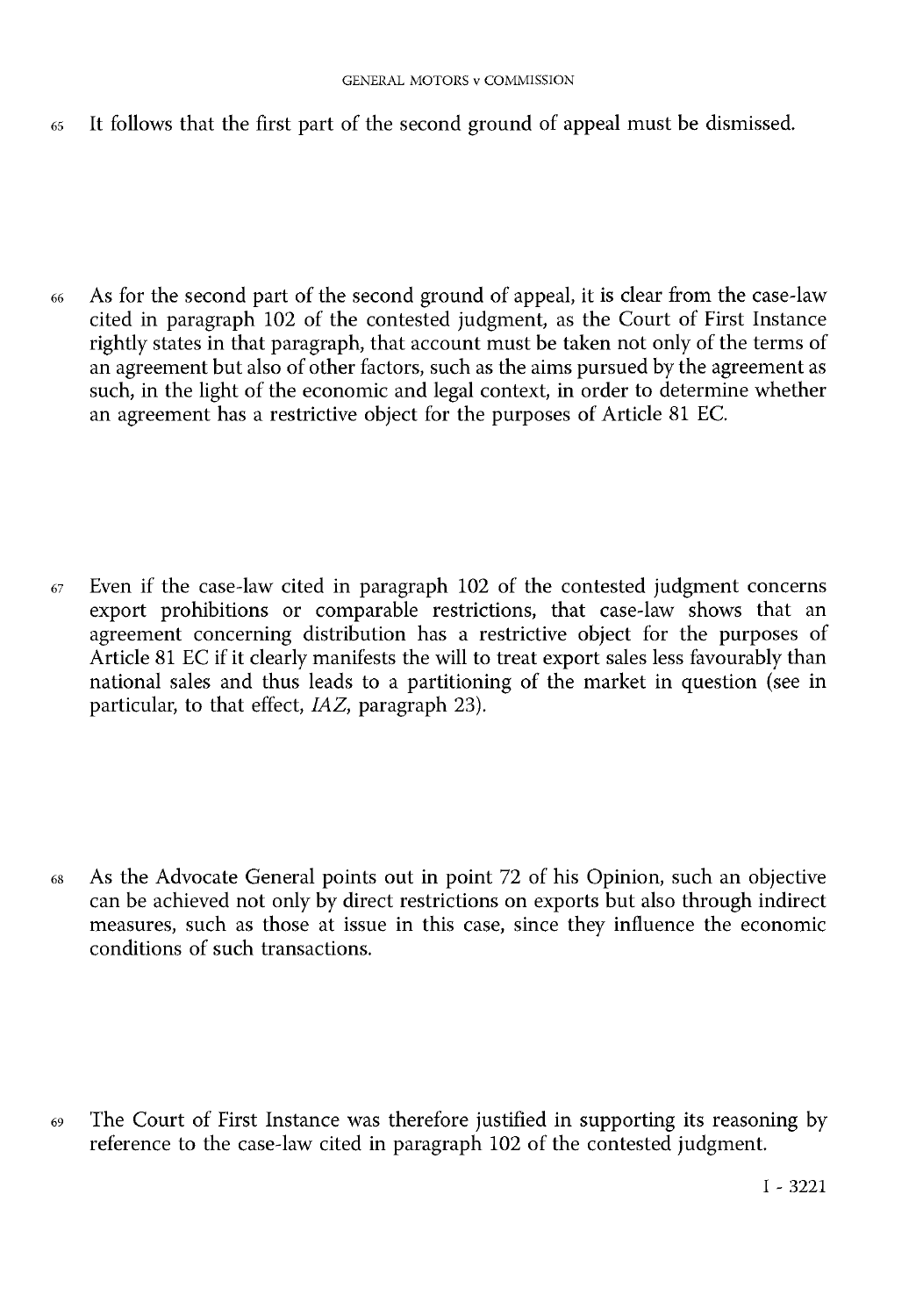<sup>70</sup> In those circumstances, that judgment cannot be regarded as containing an excessively broad definition of the concept of an agreement having a restrictive object for the purposes of Article 81 EC, in breach of the presumption of innocence or the right to be heard.

 $71$  The second part of the second ground of appeal must therefore be dismissed.

<sup>72</sup> Concerning the third part of the second ground of appeal, it is settled case-law that, in order to determine whether an agreement is to be considered to be prohibited by reason of the distortion of competition which is its effect, the competition in question should be assessed within the actual context in which it would occur in the absence of the agreement in dispute (Case C-7/95 P *Deere* v *Commission* [1998] ECR I-3111, paragraph 76; Case C-8/95 P *New Holland Ford* v *Commission* [1998] ECR I-3175, paragraph 90).

<sup>73</sup> As the Advocate General points out in point 74 of his Opinion, it was necessary in a situation such as that in this case to examine what the conduct of Netherlands dealers and the competitive situation in the market in question would have been, if export sales had not been excluded from the bonus policy.

<sup>74</sup> It is clear that the Court of First Instance carried out just such an examination by finding, in paragraph 100 of the contested judgment in particular, that, as bonuses were no longer granted for export sales, the margin of economic manoeuvre which dealers had to carry out such sales was reduced in comparison with that which they had to carry out domestic sales.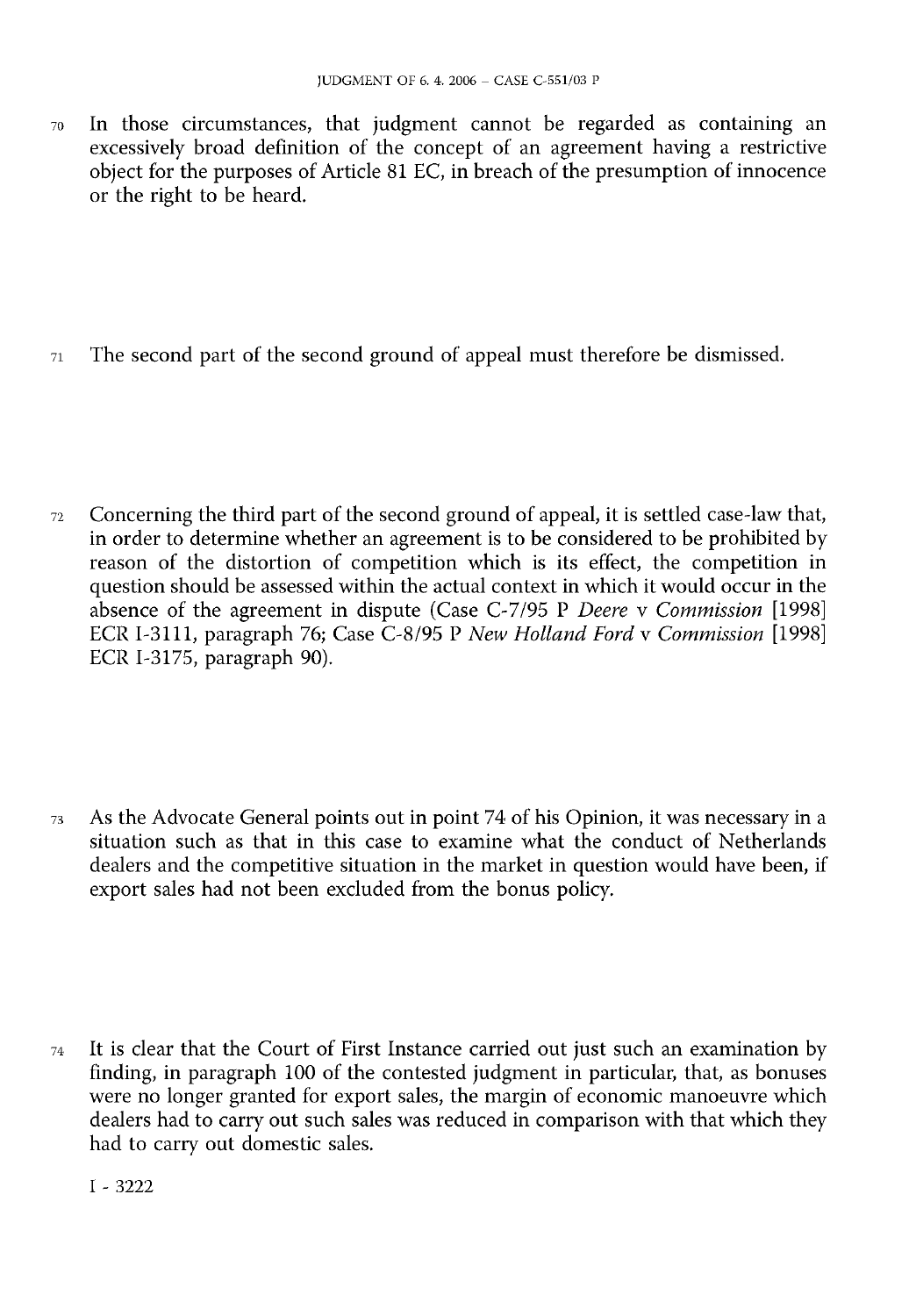- <sup>75</sup> The fact that, in the absence of tax harmonisation, domestic sales in the Netherlands and export sales are not subject to identical conditions does not affect that conclusion.
- <sup>76</sup> Therefore, the third part of the second ground of appeal must be dismissed as unfounded.
- $77$  Finally, concerning the fourth part of the second ground of appeal, whereby General Motors claims that the Court of First Instance erred, in paragraph 101 of the contested judgment, by basing its reasoning on the intention of Opel Nederland to restrict competition, it is true that proof of that intention is not <sup>a</sup> necessary factor in determining whether an agreement has such a restriction as its object (see, to that effect, *Miller*, paragraph 18, and *CRAM and Rheinzink*, paragraph 26).
- <sup>78</sup> However, even if the intention of the parties does not constitute a necessary factor in determining the restrictive character of an agreement, there is nothing to prohibit the Commission or the Community courts from taking that intention into account (see, to that effect, *IAZ*, paragraphs 23 to 25).
- <sup>79</sup> It follows, as the Advocate General points out in point 79 of his Opinion, that the Court of First Instance could legitimately rely also on the intentions of Opel Nederland in order to determine whether the exclusion of export sales from the bonus system pursued a restrictive object for the purposes of Article 81 EC.
- <sup>80</sup> The fourth part of the second ground of appeal, and therefore that ground in its entirety, must therefore be dismissed.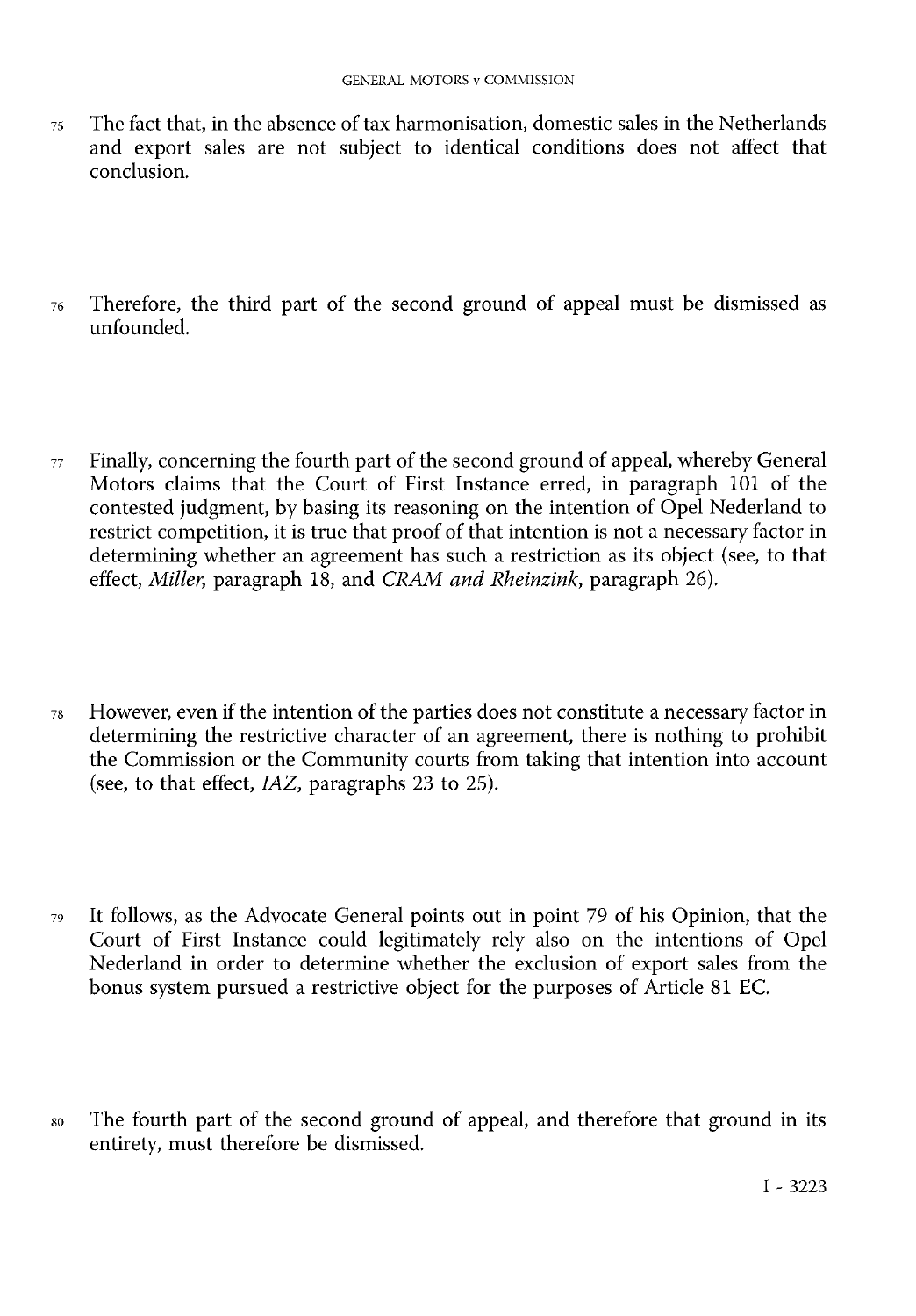*The third ground of appeal*

Arguments of General Motors

- <sup>81</sup> General Motors argues that the Court of First Instance erred in law by largely upholding the Commission's calculation of the fine in the contested decision.
- $82$  It considers, first, that the reasoning in the contested judgment in respect of the fine contravenes Article 15(2) of Regulation No 17, since it is based on erroneous findings with respect to the existence of the alleged general strategy designed to limit exports and to the conformity of the bonus policy with Article 81 EC.
- 83 Secondly, General Motors argues that the Court of First Instance erred in law and distorted the evidence in holding that Opel Nederland's actions did not amount to a cessation of the infringements as soon as the Commission intervened.
- $84$  Thirdly, General Motors argues that, in a number of other cases, the Commission has recognised early termination of an infringement as an extenuating circumstance that justifies <sup>a</sup> reduction in the fine. It refers in particular to Decision 2002/405/EC of 20 June 2001, relating to a proceeding pursuant to Article 82 of the EC Treaty  $(COMP/E-2/36.041/PO-Michelin)$  (OJ 2002 L 143, p. 1), where the termination of the infringement, which had occurred before the statement of objections but three years after the investigation had started and one and a half years after the Commission had conducted on-site inspections, fell 'to be considered a mitigating circumstance'.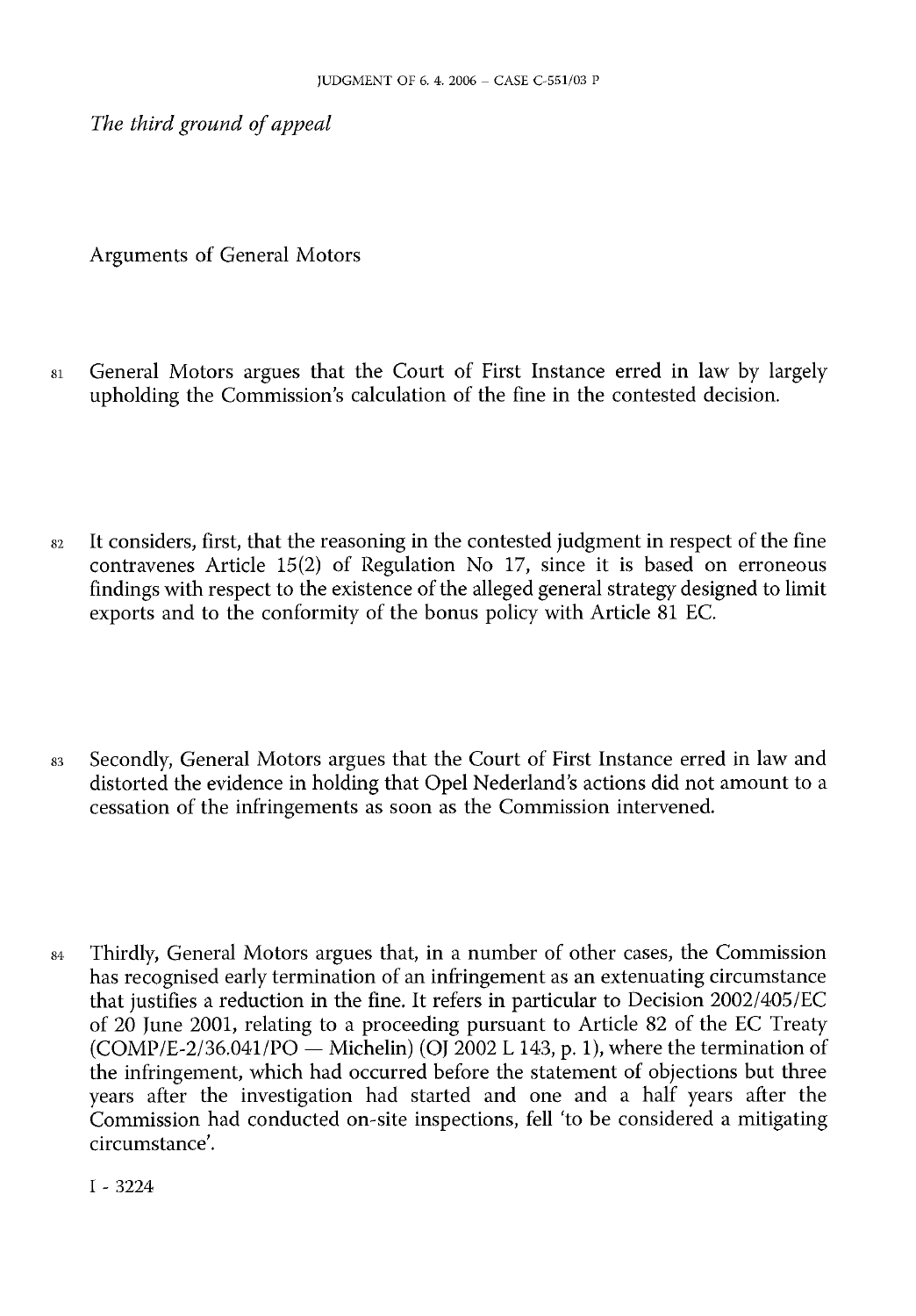Findings of the Court

<sup>85</sup> It should be noted at the outset that the first part of this third ground of appeal is directly linked to the arguments of General Motors in support of the first two grounds, according to which the bonus system did not constitute an infringement of Article 81 EC. Since those arguments have been dismissed in the context of the examination of those grounds, the first part of the third ground must therefore also be dismissed.

<sup>86</sup> Concerning the second and third parts of the third ground of appeal, the Guidelines on the method of setting fines imposed pursuant to Article 15(2) of Regulation No 17 and Article 65(5) of the ECSC Treaty provide for a reduction in the basic amount of the fine for extenuating circumstances such as cessation of the infringements as soon as the Commission intervened.

<sup>87</sup> It is undisputed that Opel Nederland did not put an end to the bonus system until 20 January 1998, more than a year after the Commission first intervened.

<sup>88</sup> In those circumstances, and even if the Commission had reduced the fine in <sup>a</sup> comparable situation, the Court of First Instance was right to hold, in paragraph 204 of the contested judgment, that the Commission was not required to find extenuating circumstances in the contested decision.